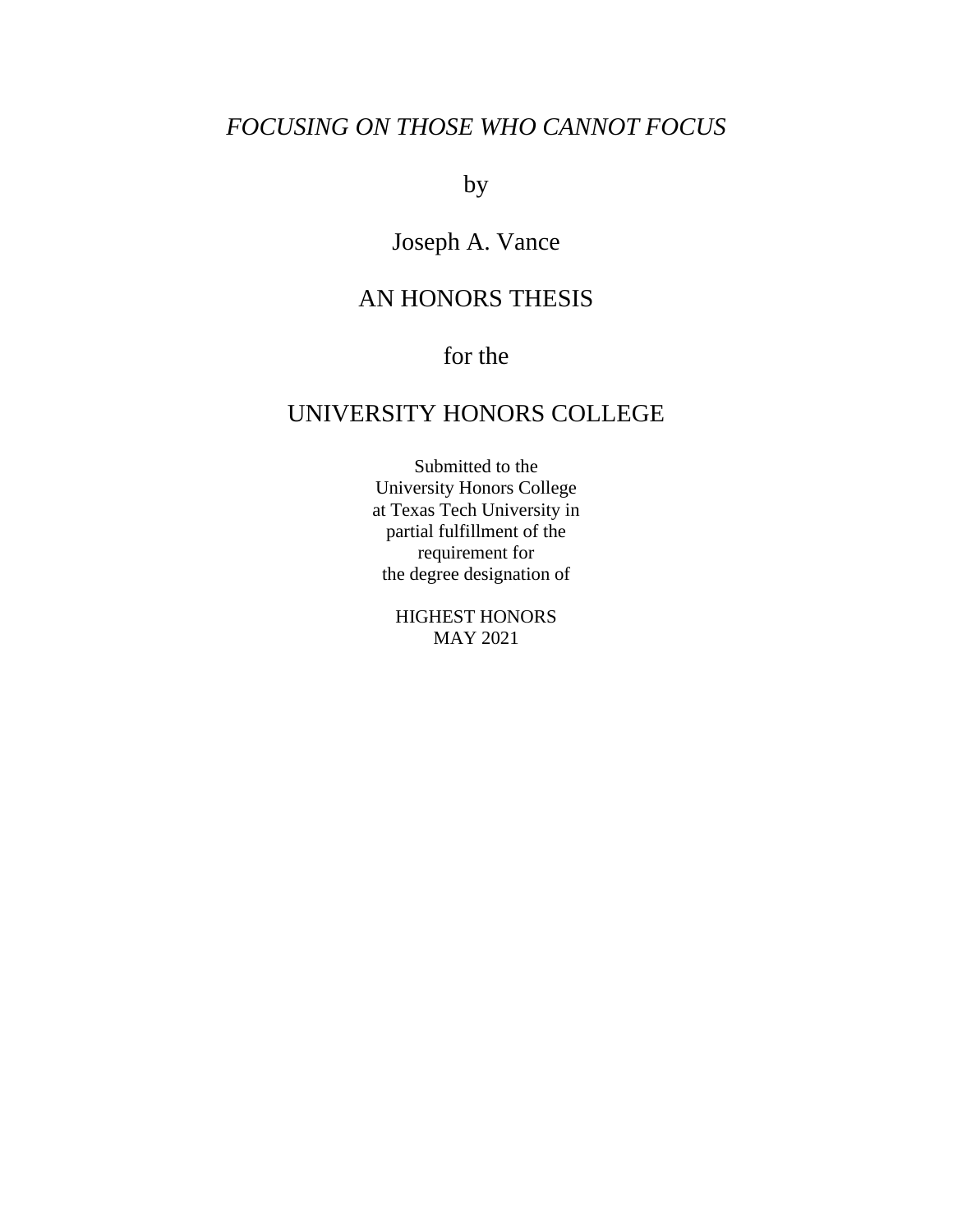## **Abstract**

The neurological differences present in the brains of people with ADHD have been extensively studied in the past 30 years using neuroimaging techniques such as functional magnetic resonance imaging (fMRI), among others. After going through the history of ADHD research, this paper reviews a wide range of research conducted using these two techniques and uses their findings to attempt to persuade skeptics that ADHD is not simply 'people being lazy'—it is a real, neurologically differentiated disorder involving functional deficiencies in multiple specific brain regions. Differences in neural activation rates in the ventral striatum and ventral anterior thalamus greatly hinder the reward-processing capabilities of individuals with ADHD, making it more difficult for them to make wise decisions. Lower frontal striatal network activation in ADHD brains hinders response-inhibition capabilities. Methodological concerns involving the differences between selective attention and response inhibition are also addressed. Activation differences in the left inferior prefrontal cortex, cerebellum, and left inferior parietal lobe adversely impact ADHD individuals' ability to accurately judge timing. Heightened activation in the precuneus and posterior cingulate cortex leads to issues with the brain's default mode network in ADHD populations. Lowered activation in the frontal parietal, lateral prefrontal, temporal, striatum, and posterior parietal regions of the brain are associated with decreased working memory capabilities, the possible source of ADHD people's characteristic scatterbrained tendencies. There is evidence to suggest that ADHD has a genetic component, specifically involving the DAT-1 genotype. In conclusion, people with ADHD are not simply 'being lazy'—they are often trying their best to cope with neurological differences that make life more difficult for them than for those without the disorder.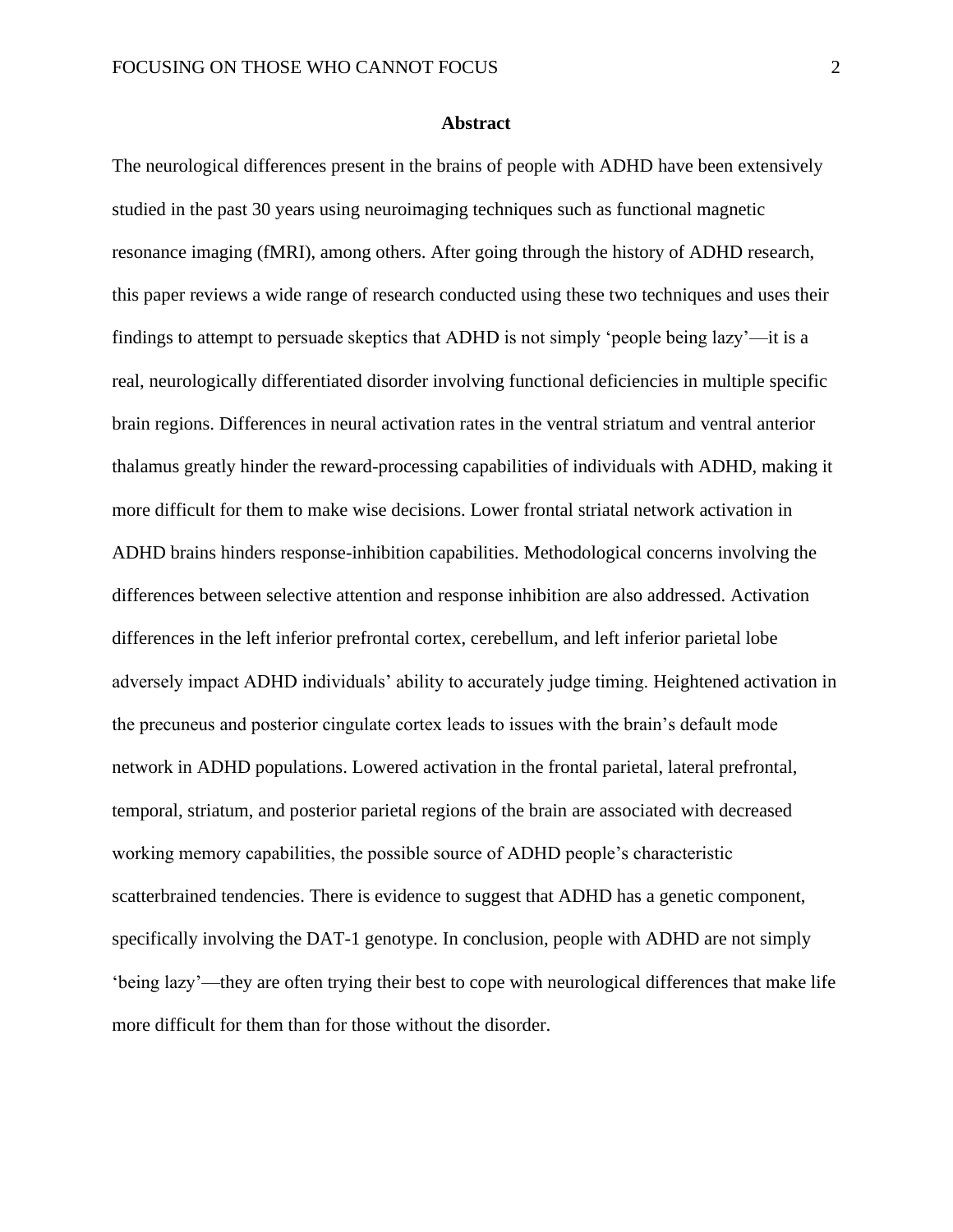## **Acknowledgements**

- I would like to thank my thesis advisor, Dr. Tyler Davis, and my undergraduate research faculty advisor, Dr. Martina Klein. I would also like to thank Dr. Kurt Caswell and Dr. Joe Hodes, my thesis directors. I want to thank Ms. Brittany Neilson for being very helpful in several ways.
- Most of all, I want to thank Dr. Peter Ray, who has counseled me on how to live with ADHD for the past 18 years, and my parents, who have had to put up with me for even longer than that.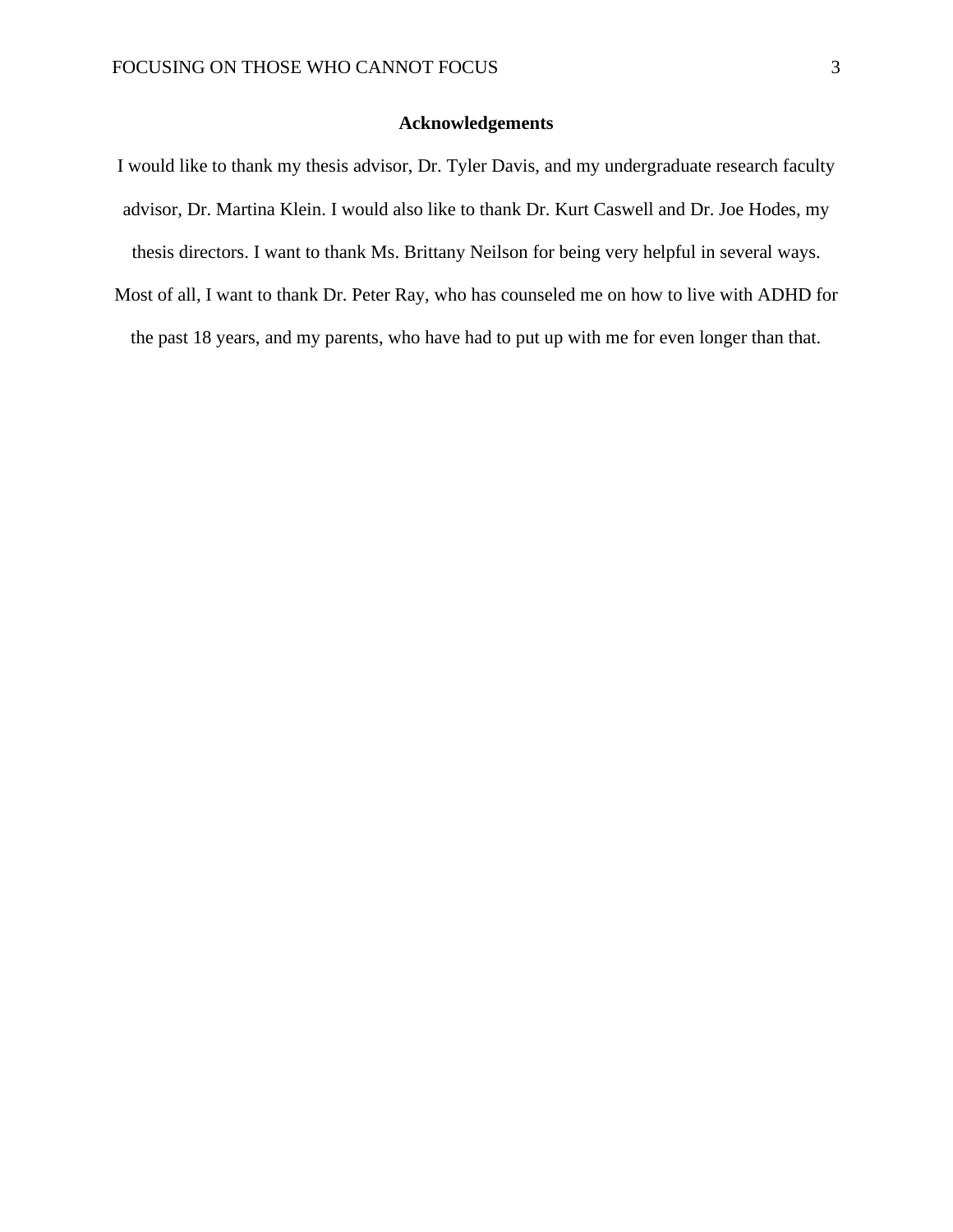## **TABLE OF CONTENTS**

| RESPONSE INHIBITION & SELECTIVE ATTENTION DIFFERENCES 13 |  |
|----------------------------------------------------------|--|
| TIMING, IMPULSIVENESS, & AFFECT REGULATION DIFFERENCES16 |  |
|                                                          |  |
|                                                          |  |
|                                                          |  |
|                                                          |  |
|                                                          |  |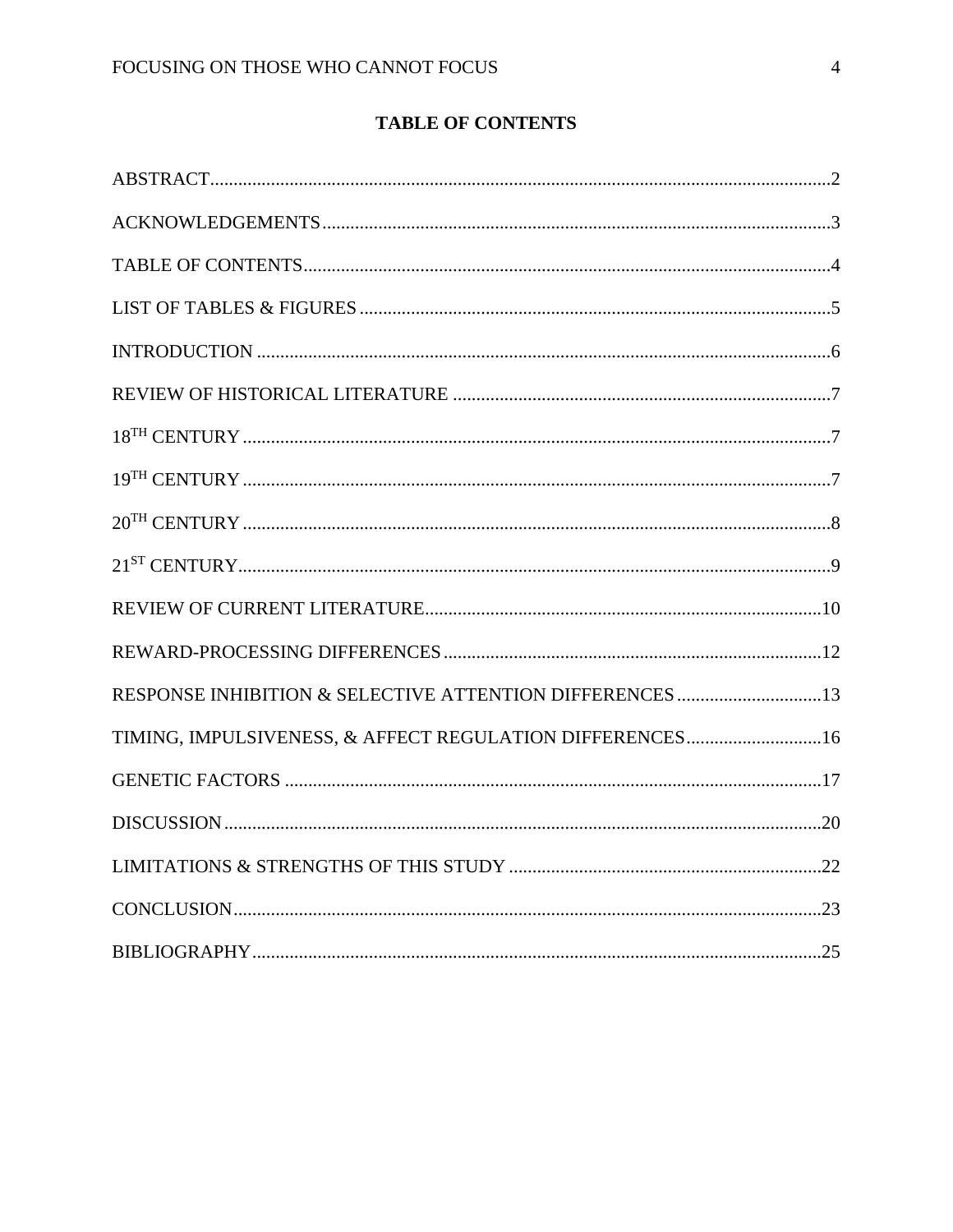## **LIST OF TABLES & FIGURES**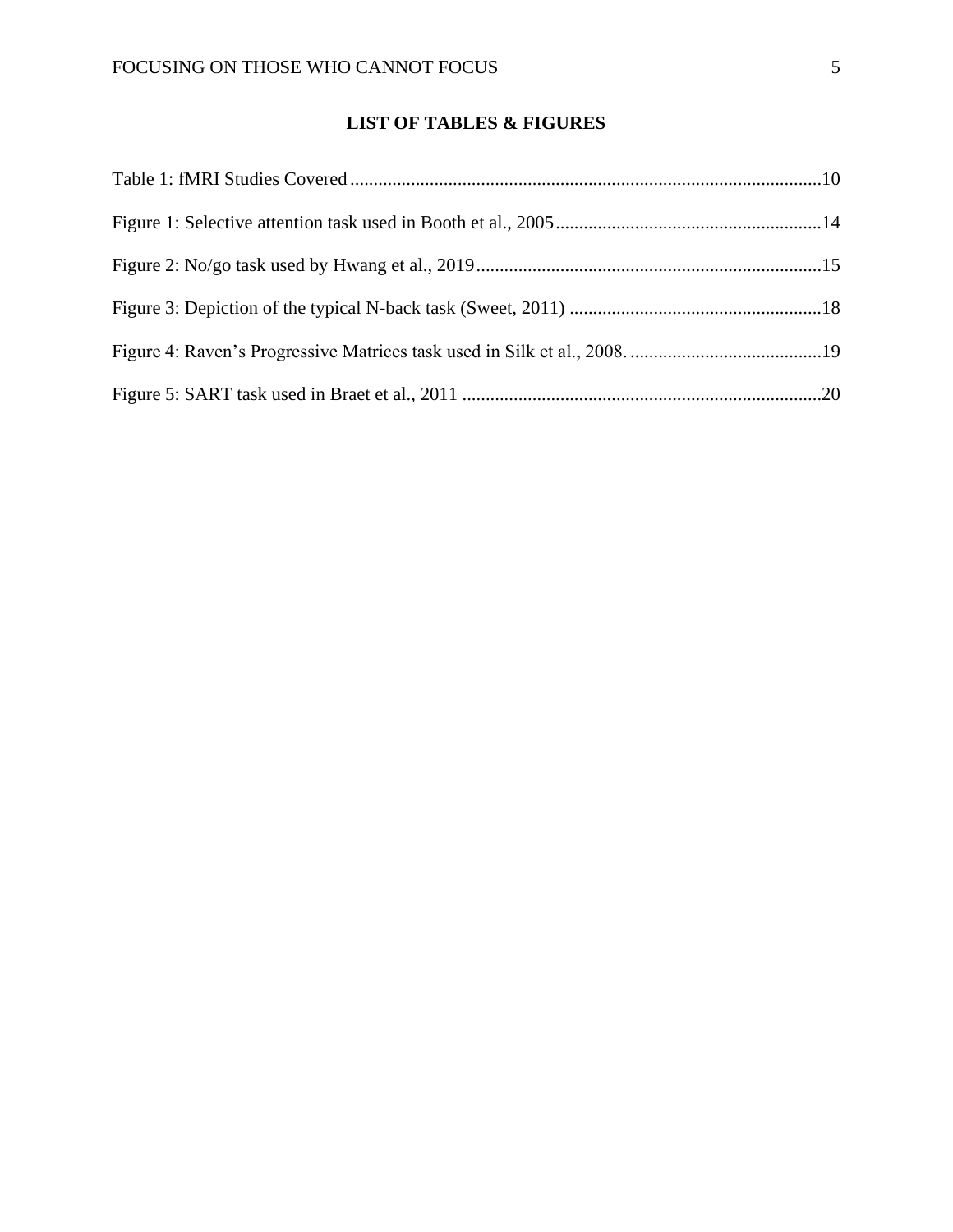# **Focusing on Those Who Cannot Focus – Literature Review of fMRI Research on ADHD Populations**

There have always been people who cannot focus. People who cannot sit still. People who cannot spend prolonged periods of time doing things they are not interested in. And yes, people who cannot even spend prolonged periods of time doing things they *are* interested in. Treated as though they lacked the conviction to do these tasks, these people were simply deemed 'lazy.' As it turns out, some people have biological differences in their brains that affect their ability to concentrate, to regulate impulsivity, to sit still, and more. In 2020, a diagnosis that can be given to such people (provided they meet the necessary conditions) is 'Attention Deficit Hyperactivity Disorder,' or ADHD for short. In popular culture, there is somewhat of a stigma against this diagnosis. Some members of older generations feel the need to decry the designation. '*Back in my day, we didn't make excuses. We got stuff done and didn't complain.'* Some medical professionals believe that the disorder is over-diagnosed; some believe that it should not be diagnosed at all. In this thesis, I will aim to prove those people wrong. I will be conducting a rigorous review of literature on the physically observable differences between the brains of people with ADHD and the brains of 'neurotypical' individuals—if there is even such a thing. How can these differences be observed? Of course, behavior can be observed, but I wish to dive deeper. Using functional magnetic resonance imaging (fMRI), changes in blood oxygen concentration can be observed, allowing scientists to determine which parts of the brain are responsible for which tasks and how effective they are at doing so. Using this, ADHD and non-ADHD brains can be compared. What brain regions work differently? What do these differences affect? Throughout the course of this thesis, I will seek answers for these questions and explain what I find.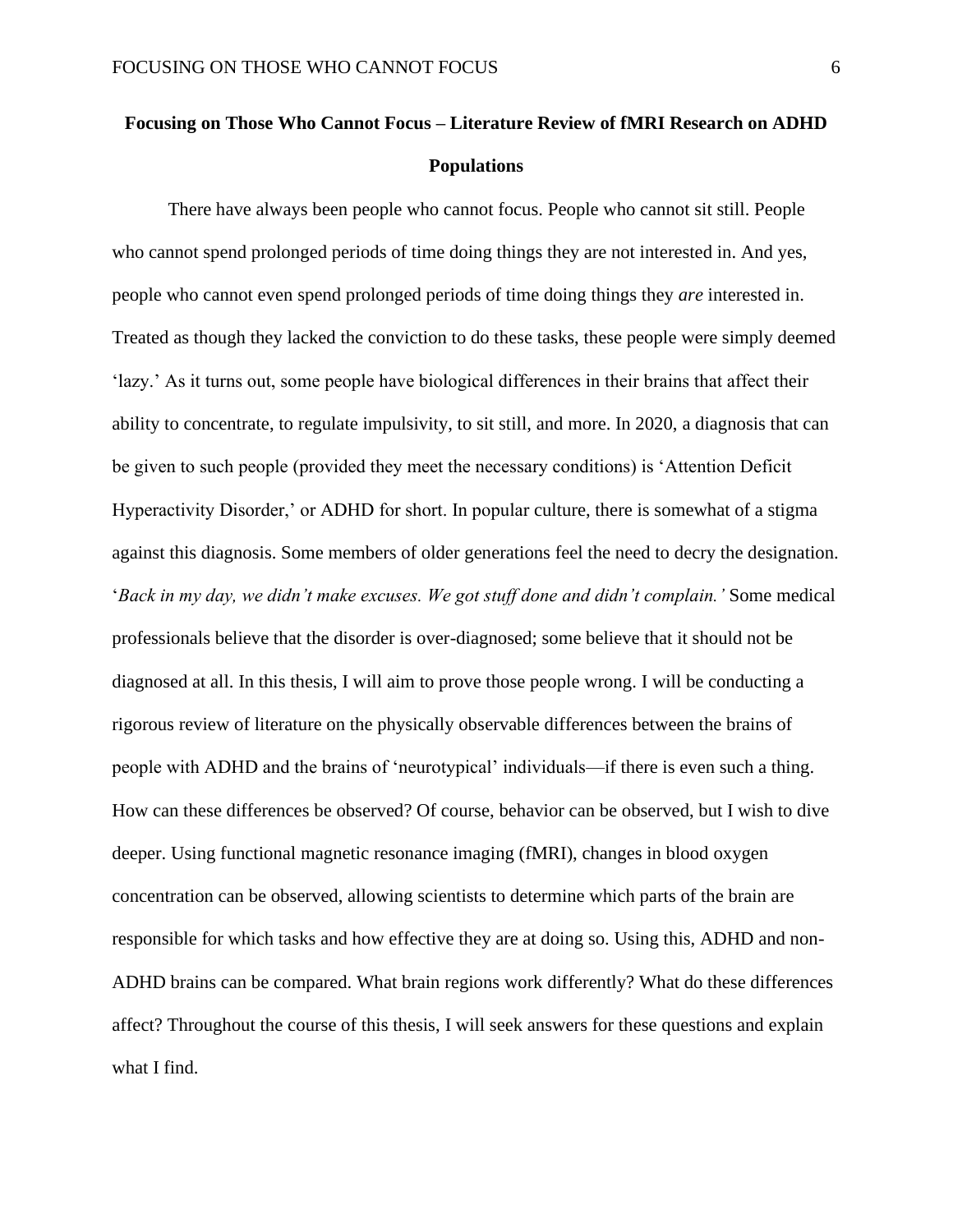## **Review of Historical Literature**

## *18th Century*

In 1798, Sir Alexander Crichton, a Scottish physician, recorded the earliest known scientific observations of the disorder now known as ADHD in the second chapter of his book, "On Attention and its Diseases." He refers to "the morbid alteration to which attention is subject" as "the incapacity of attending with a necessary degree of constancy to any one object" (Crichton, 1798, reprint p. 203).

"When born with a person it becomes evident at a very early period of life, and has a very bad effect, inasmuch as it renders him incapable of attending with constancy to any one object of education. But it seldom is in so great a degree as totally to impede all instruction; and what is very fortunate, it is generally diminished with age" (Crichton, 1798, reprint p. 203).

In this passage, Crichton makes a handful of observations that remain true to this day. He also treated the disorder with a certain degree of respect, a surprising mindset to have in the field of 18<sup>th</sup> century 'proto-psychology.'

## *19th Century*

For better or worse, the next recorded depiction of what we now know as ADHD came in the form of a 19th century children's storybook from Germany. In 1844, a German physician named Heinrich Hoffmann wrote and illustrated a collection of children's stories for his son. One of these stories was "Zappelphilipp" ("Fidgety Phil"), a tale of a young boy whose inability to sit still at the dinner table causes family conflict (Lange et al., 2010). Philipp engages in numerous behaviors characteristic of ADHD cases, such as inattention (not listening to his father), hyperactivity (squirming around in his chair excessively), and perhaps most importantly of all,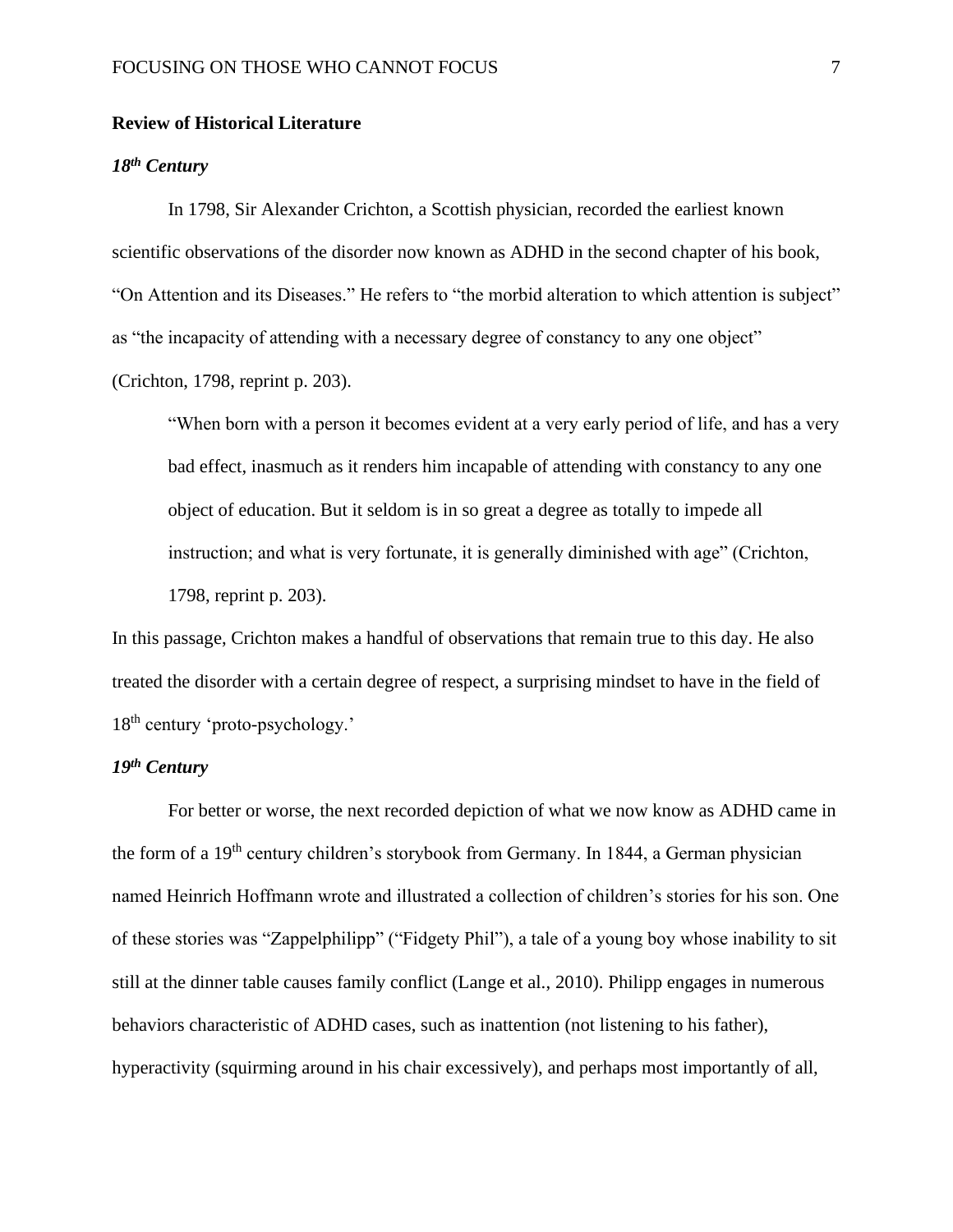his behavior causes social conflict and interpersonal social impairment (his parents get very angry at him). In this setting, ADHD is not really treated as a disorder—rather, it is treated as an undesirable personality trait, rather than an organic disorder, it was regarded as a lack of will by the child or a parenting flaw of the parents.

## *20th Century*

In the early  $20<sup>th</sup>$  century, the disorder we now know of as ADHD was still regarded as a character flaw. In 1902, forty-six years after the death of Alexander Crichton, Sir George Frederic Still delivered the Goulstonian Lectures, widely considered to be the beginning of the scientific study of what we now know as ADHD (Lange et al., 2010). A British pediatrician, Still discussed "the particular psychical [sic.] conditions" that are "concerned with an abnormal defect of moral control in children" (Still, 1902, p.1008, cited by Lange et al., 2010). 'Moral control' was "the control of action in conformity with the good of all" (Still, 1902, p. 1008, cited by Lange et al., 2010). Interestingly, Still observed a set of 20 children with a 'defect of moral control as a morbid manifestation, without general impairment of intellect and without physical disease'' (Still, 1902, p. 1079, cited by Lange et al., 2010); 15 of these children were boys, and 5 of them were girls. This is consistent with modern observations of the disorder that commonly describe a 3:1 male to female ratio of ADHD occurrence (Barkley, 2006b, cited by Palmer & Finger, 2001, cited by Lange et al., 2010).

The first known occurrence of medicinal treatment for ADHD occurred in 1937, when Charles Bradley treated children hospitalized with "emotional problems," learning, and behavioral difficulties with Benzedrine, a stimulant, to reduce headaches caused by a different procedure (Gross, 1995, cited by Lange et al., 2010). This treatment led to marked increases in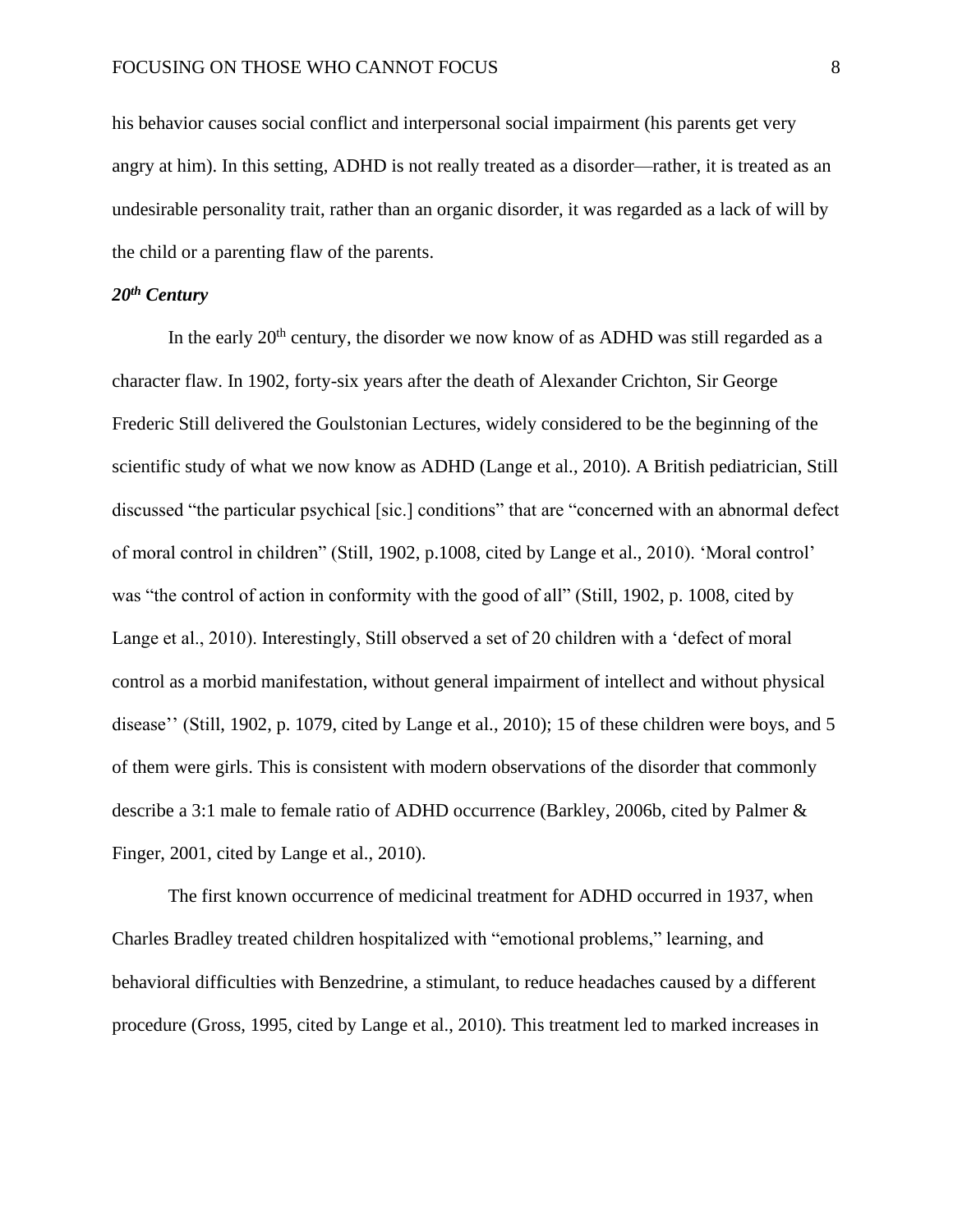school performance and subduing of hyperactive behavior (Gross, 1995). These findings went largely unnoticed in the scientific community for the next 25 years, however (Conners, 2000).

The penultimate major phase of historical understanding of ADHD involved a nowoutdated diagnosis called Minimal Brain Dysfunction (Conners, 2000). Research that scientists like Bradley had conducted indicated that some sort of functional disturbance was at play, rather than overt brain damage (Conners, 2000). In 1962, Clements and Peters took this research and established a clinical approach for diagnosing 'Minimal Brain Dysfunction,' the first widely accepted medical diagnosis of the disorder now known as ADHD. It involved teachers and parents providing a holistic perspective of symptoms, empirical measurement of learning, perceptual-motor, and coordination deficits, observation, and longitudinal documentation of hyperkinesis, impulsivity, short attention span, and emotional liability (Clements & Peters, 1962, cited by Conners, 2000).

In the 1980s with the release of the DSM-III, the disorder was referred to as "Attention Deficit Disorder, divided into two different categories: With Hyperactivity and Without Hyperactivity. When the DSM-III-R came out, the 'ADD with hyperactivity' distinction was reworked into Attention Deficit Hyperactivity Disorder, and the 'ADD without hyperactivity' distinction was reworked into a residual category called 'undifferentiated ADD" (Lange 2010). *21st Century*

As of the early 2010s, the classification of 'ADD' has been retired. Instead, there are three subtypes of ADHD: Inattentive type (formerly ADD without hyperactivity), Hyperactive/Impulsive type (formerly ADD with hyperactivity), and Combined type (has symptoms of both) (American Psychiatric Association, 2013). A 2010 study surveying the different subtypes of ADHD found that 62% of adults ADHD were of the combined type, 31%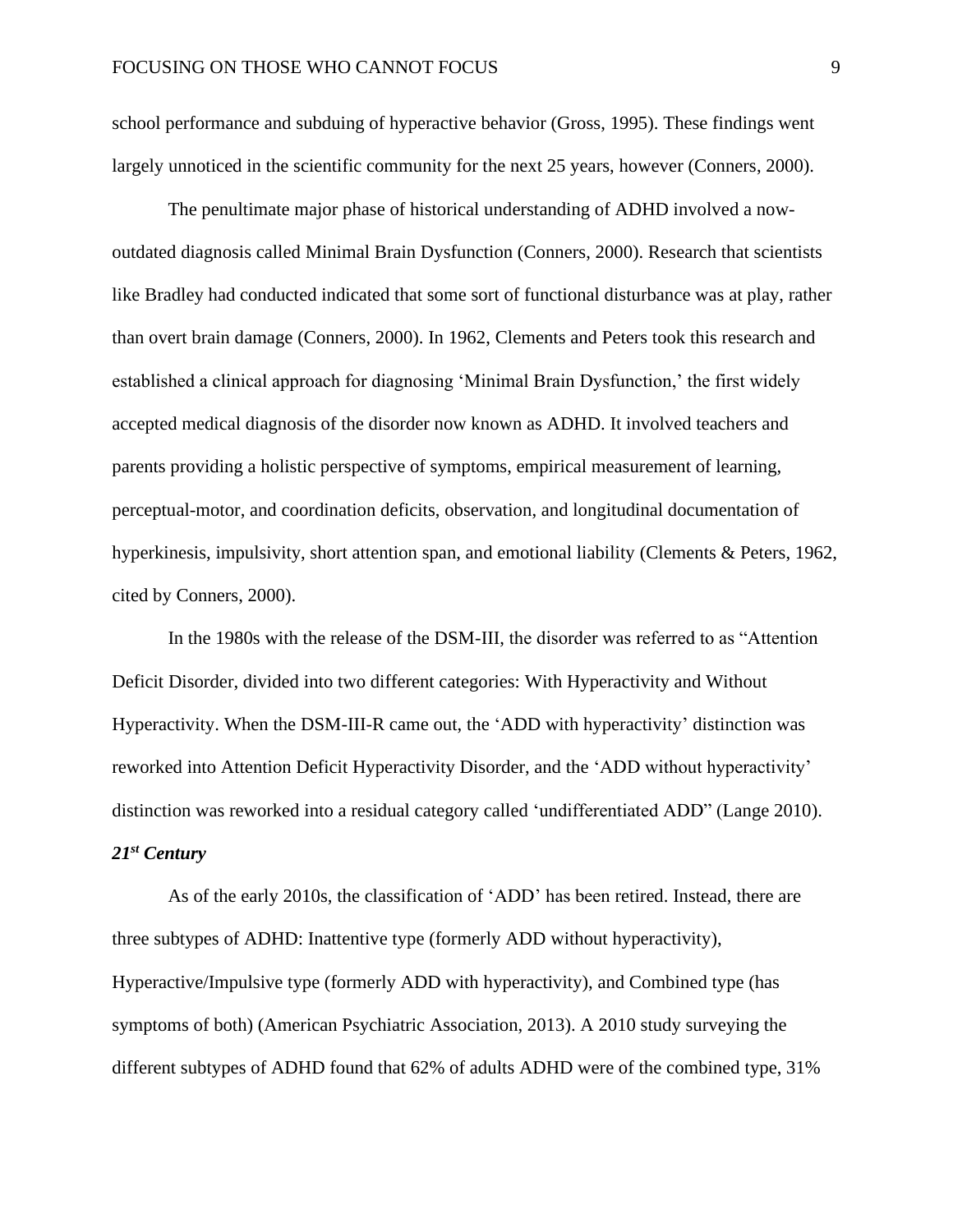were of the inattentive only type, and 7% were of the hyperactive/impulsive only subtype

(Wilens et al., 2010). This shows us that there is much overlap between the two conditions,

making a purely dichotomous classification impractical.

## **Review of Current Literature**

Having discussed the history of ADHD 'research,' I will now move on to a discussion of current, empirical, and neuroimaging-based research on the disorder.

| <b>Study</b>  | Page | <b>Topic in Question</b>   | <b>Task Used</b> | <b>Findings</b>                    |
|---------------|------|----------------------------|------------------|------------------------------------|
| Booth et      | p.14 | <b>Response Inhibition</b> | Functional       | Compared to those with             |
| al., 2005     |      | & Selective                | activation task  | ADHD, children without             |
|               |      | <b>Attention: How</b>      | (detailed        | ADHD displayed greater neural      |
|               |      | <b>ADHD</b> diagnosis      | below)           | activation in many brain regions   |
|               |      | affects selective          |                  | during a selective attention task, |
|               |      | attention and/or           |                  | and much greater neural            |
|               |      | response inhibition        |                  | activation in many brain regions   |
|               |      | in children                |                  | during a response inhibition       |
|               |      |                            |                  | task.                              |
| Braet et al., | p.19 | Genetic factors:           | <b>SART</b>      | In many brain areas, there was a   |
| 2011          |      | <b>Interaction between</b> |                  | significant difference in neural   |
|               |      | DAT-1 genotype             |                  | activation between DAT-1 and       |
|               |      | and ADHD                   |                  | non-DAT-1 genotypes ONLY           |
|               |      | diagnosis and how          |                  | when ADHD was also present.        |
|               |      | it affects neural          |                  | When ADHD was not present,         |
|               |      | activation                 |                  | there was not a significant        |
|               |      |                            |                  | difference in neural activation    |
|               |      |                            |                  | between DAT-1 and non-DAT-         |
|               |      |                            |                  | 1 genotypes.                       |
| Hart et al.,  | p.16 | Timing-processing          | Meta-analysis    | ADHD patients had reduced          |
| 2012          |      | differences,               | of studies       | activation in many brain areas     |
|               |      | impulsivity, affect        | using:           | typically involved in timing,      |
|               |      | regulation                 | Sensorimotor     | such as the left parietal lobe,    |
|               |      |                            | synchronization  | caudate, and anterior cingulate,   |
|               |      |                            | task, freely     | corresponding to greater           |
|               |      |                            | timed finger     | impulsivity and reduced affect     |
|               |      |                            | sequencing       | regulation. However, ADHD          |

## *Table 1: fMRI Studies Covered.*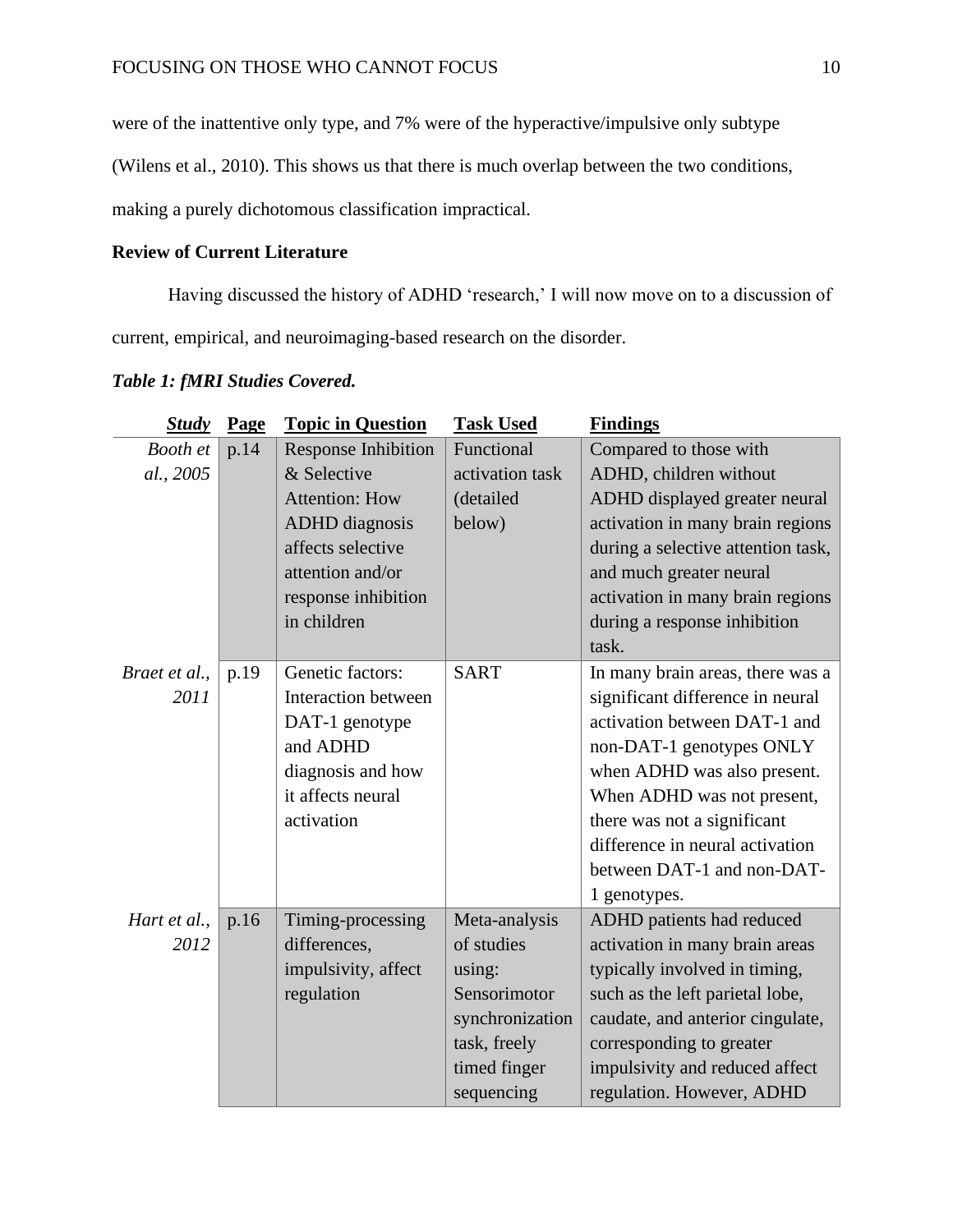|                       |      |                                                                                                                                                                   | task, delay<br>tasks of second                                   | patients had consistently higher<br>levels of activation in the                                                                                                                                                                                                                                                                                                                                                                                                                                                                                                      |
|-----------------------|------|-------------------------------------------------------------------------------------------------------------------------------------------------------------------|------------------------------------------------------------------|----------------------------------------------------------------------------------------------------------------------------------------------------------------------------------------------------------------------------------------------------------------------------------------------------------------------------------------------------------------------------------------------------------------------------------------------------------------------------------------------------------------------------------------------------------------------|
|                       |      |                                                                                                                                                                   | intervals                                                        | precuneus and posterior                                                                                                                                                                                                                                                                                                                                                                                                                                                                                                                                              |
|                       |      |                                                                                                                                                                   |                                                                  | cingulate cortex                                                                                                                                                                                                                                                                                                                                                                                                                                                                                                                                                     |
| Hwang et<br>al., 2019 | p.15 | Methodological<br>concerns regarding<br>selective attention<br>and response<br>inhibition:<br>Segregation of<br>response inhibition<br>and selective<br>attention | Factorial<br>go/no-go task                                       | ADHD was significantly more<br>positively correlated with error<br>rate on the no-go (response<br>inhibition) trials than on the go<br>(selective attention) trials. In<br>ADHD patients, response<br>inhibition seems to be more<br>severely impaired than selective<br>attention. fMRI results found<br>that different regions in the<br>brain were involved in the<br>response inhibition tasks and<br>sustained attention. ADHD<br>diagnosis showed a negative<br>linear relationship with BOLD<br>responses in the left interior<br>insular complex, associated |
|                       |      |                                                                                                                                                                   |                                                                  | with diminished ability for<br>response inhibition.                                                                                                                                                                                                                                                                                                                                                                                                                                                                                                                  |
| Ko et al.,<br>2013    | p.16 | Working memory<br>differences:<br>Phonological and<br>visuospatial<br>differences                                                                                 | Phonological<br>and<br>visuospatial 2-<br>back & 3-back<br>tasks | With ADHD adults exhibiting<br>higher brain activation in<br>certain areas on the easier task<br>but much lower activation in<br>different areas on the harder<br>task, they argue that ADHD<br>adults spend more mental<br>energy trying to focus on<br>simpler phonological working<br>memory tasks, while brain<br>activation of the left frontal<br>parietal network is impaired<br>when it comes to more difficult<br>working memory tasks.                                                                                                                     |
| Metin et<br>al., 2018 | p.13 | Reward-processing<br>differences: how<br>cues signaling                                                                                                           | Reward-giving<br>spatial attention<br>task                       | In the ventral anterior thalamus<br>(VA), the controls exhibited<br>greater activation in response to                                                                                                                                                                                                                                                                                                                                                                                                                                                                |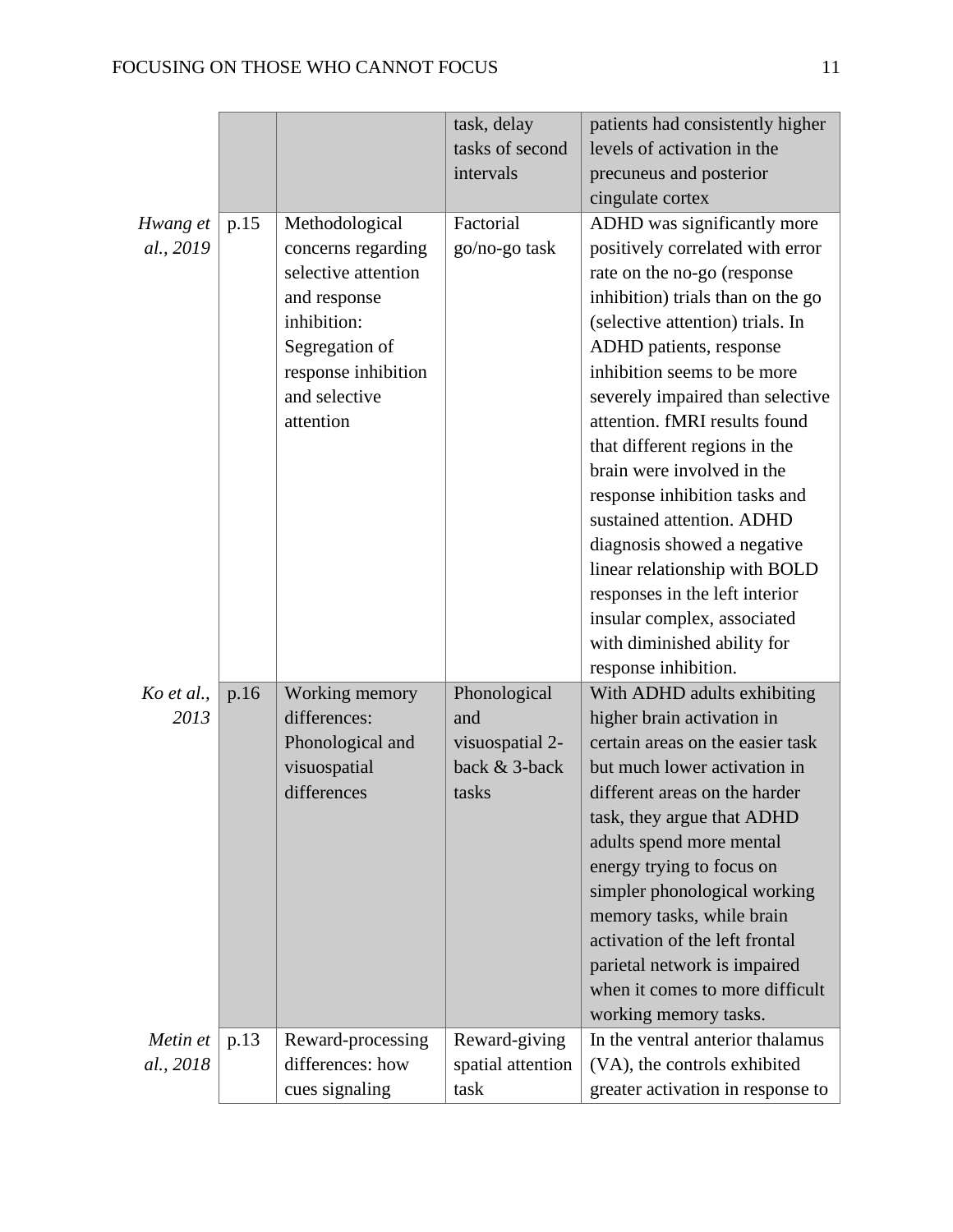|              |      | reward and           |                      | reward-predicting cues, as       |
|--------------|------|----------------------|----------------------|----------------------------------|
|              |      | feedback are         |                      | compared with no-reward cues,    |
|              |      | processed in ADHD    |                      | while the reverse pattern was    |
|              |      | brain differently    |                      | observed in the ADHD group.      |
|              |      | than in non-ADHD     |                      |                                  |
|              |      | brains.              |                      |                                  |
| Plichta &    | p.12 | Reward-processing    | Meta-analysis        | For ADHD populations, the        |
| Scheres,     |      | differences          | of studies           | more impulsive you are, the less |
| 2014         |      |                      | using:               | responsive the ventral-striatal  |
|              |      |                      | Monetary             | system in your brain is, as      |
|              |      |                      | incentive delay      | opposed to normal populations,   |
|              |      |                      | task                 | where increased impulsivity is   |
|              |      |                      |                      | associated with increased        |
|              |      |                      |                      | ventral-striatal system          |
|              |      |                      |                      | responsiveness.                  |
| Silk et al., | p.18 | Visuospatial         | Raven's              | Found different neural           |
| 2008         |      | working memory       | Progressive          | activation rates in numerous     |
|              |      | differences in       | <b>Matrices Task</b> | parts of the brain, suggesting   |
|              |      | <b>ADHD</b> patients |                      | the existence of a widespread    |
|              |      |                      |                      | 'functional network' that may    |
|              |      |                      |                      | be fundamental for visuo-        |
|              |      |                      |                      | spatial information processing   |
|              |      |                      |                      | and relational reasoning, and    |
|              |      |                      |                      | that this network is not         |
|              |      |                      |                      | activated as broadly in ADHD     |
|              |      |                      |                      | brain than in non-ADHD ones.     |

## *Reward-Processing Differences*

A meta-analysis of fMRI studies on reward anticipation found that for ADHD populations, the more impulsive you are, the less responsive the ventral-striatal system in your brain is, as opposed to normal populations, where increased impulsivity is associated with increased ventral-striatal system responsiveness (Plichta & Scheres, 2014). The ventral striatum is a part of the brain's dopaminergic reward system in a relatively centrally located part of the brain. It is responsible for reward processing. A defect in the brain's reward-processing center means that people with ADHD do not respond to rewards correctly. Tasks utilized in the studies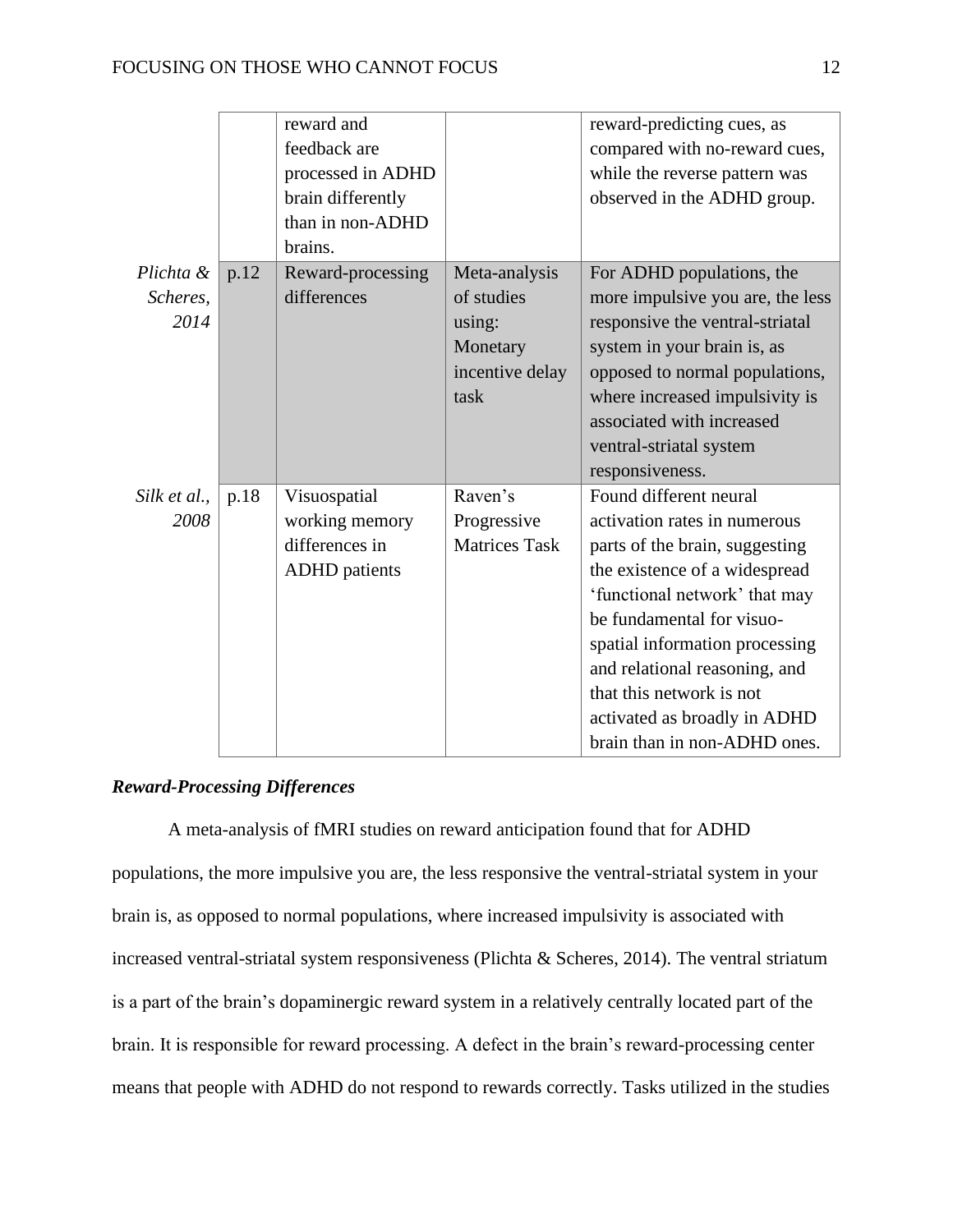this meta-analysis covers predominantly included the monetary incentive delay (MID) task (Scheres et al., 2007; Knutson et al., 2000; 2001b), a task that includes three distinctive phases: an anticipation period (a delay), a target, and feedback (Plichta & Scheres, 2014). The MID task is helpful for studying two important features of neural reward processing—reward anticipation, occurring between cue and target presentation, and feedback processing, which occurs during the presentation of the performance feedback. Metin & colleagues (2018) wanted to see how reward processing differs between ADHD and non-ADHD populations. They used a spatial attention task in which the participants had to decide if the upper or lower gap in a circle (target) was larger while only observing them using their covert attention. With two circles appearing on each side of a computer screen, the participants looked at the middle and were directed to attend specifically to a particular side of the screen by an arrow that would sometimes appear in the middle of the screen. Correctly answering would cause a congratulatory message to appear on the screen; this was designed to involve the reward-processing parts of the brain (Metin et al., 2018). They used BOLD fMRI analysis to support their arguments (Metin et al., 2018). They found that, in the ventral anterior thalamus (VA), an area not typically associated with reward processing; rather, with motor preparation for pressing a button after observing a cue (Metzger et al., 2010; cited by Metin et al., 2018), the controls exhibited greater activation in response to reward-predicting cues, as compared with no-reward cues, while the reverse pattern was observed in the ADHD group (Metin et al., 2018). This suggests that children with ADHD seem to have a different preparatory response to rewards during the orienting phase of attention, possibly associated with a deficit in guiding attentional resources according to reward contingencies, leading to impaired information processing.

## *Response Inhibition & Selective Attention Differences*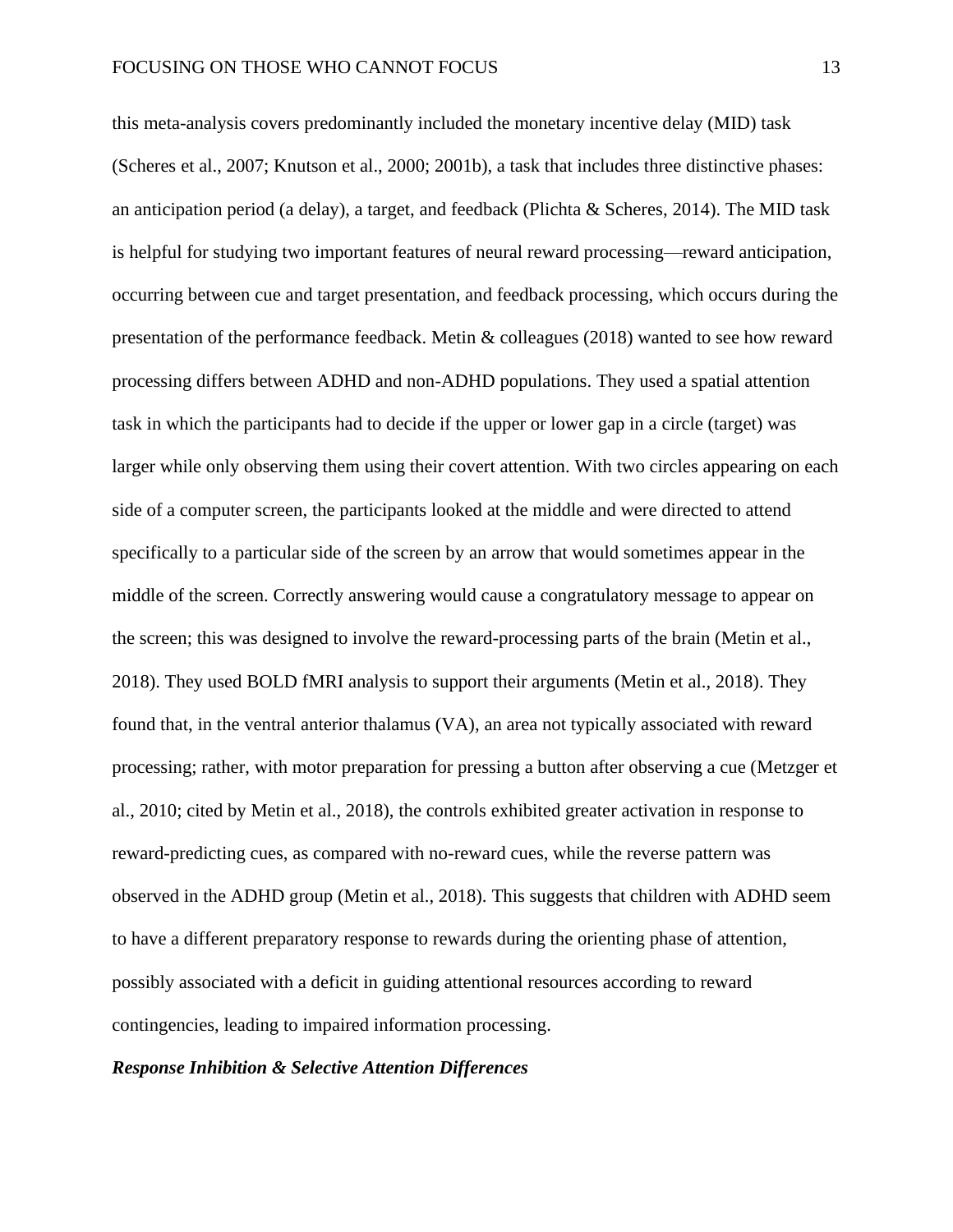Response inhibition refers to the brain's ability to filter out actions that are no longer appropriate to the goal at hand (Verbruggen & Logan, 2008). On the other hand, selective attention refers to the ability to or process of selecting a certain stimulus out of many occurring simultaneously. A 2005 study by Booth & colleagues wanted to analyze response inhibition and selective attention differences between ADHD and non-ADHD children using fMRI. Two tasks were used during this experiment. All participants performed selective attention tasks followed

by response inhibition tasks, both of which were functional activation tasks in which the participant is rapidly presented with red triangles, blue triangles, or red trapezoids. The selective attention task alternated between blocks of one and nine targets on the screen at a time. The participant would press a button with their index finger if a red triangle was not shown and would press a button with their middle finger if a red



*Figure 1: Selective attention task used in Booth et al., 2005.*

triangle was being shown. The idea here is to test a participant's ability to selectively attend to red triangles present on the screen. In the response inhibition task, the participants would go a few minutes pressing a button every time something appeared on the screen, regardless of whether it was a red triangle. Then they would go a few minutes only pressing the button if a red triangle was not on the screen. Here, the ability to inhibit a response to a target is tested. They used fMRI while this task was being performed to assess neural activation in various brain regions to see if ADHD had any effect—and it did. They argue that while there are significant differences in both areas between the ADHD and non-ADHD groups, the differences are more pronounced when it comes to response inhibition. Children without ADHD showed [barely] significantly greater anterior cingulate and thalamic activation than children with ADHD during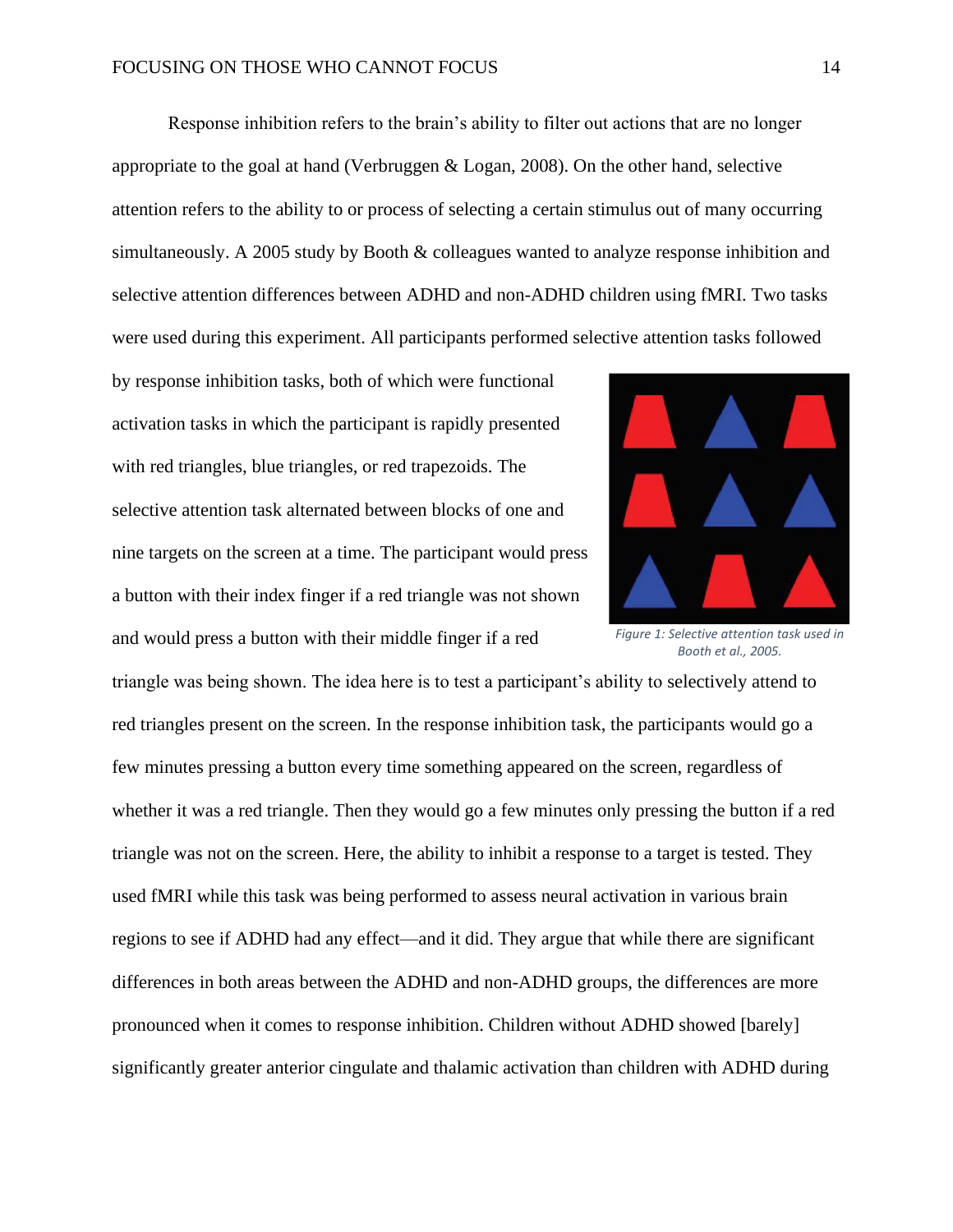1000ms -<br>1500ms Block<br>72 trials No-go / Green Goblin Go / Spiderman *Figure 2: No/go task used by Hwang et al., 2019.*

the selective attention task. Regarding response inhibition, the effect was greater; children

without ADHD showed considerably greater frontal striatal network activation than those with ADHD on the response inhibition task (Booth et al., 2005). A methodological question present in the field of neuroimaging ADHD research is the ambiguity between differences attributed to response inhibition and those attributed to selective attention. The ability to selectively attend to necessary information and the

ability to inhibit response to unnecessary information seem somewhat intertwined, and so a 2019 study by Hwang & colleagues wanted to use a factorial no/go design to segregate response

inhibition from selective attention when testing ADHD differences using fMRI (Hwang et al., 2019). They used a simple no/go task in which the participants would press a button whenever they saw Spider-Man appear on the screen, and not press the button whenever they saw the Green Goblin show up on the screen. The idea was that accurately recognizing and pressing the button when Spider-Man appeared on the screen would test their selective attention capabilities, and their ability to correctly not press the button when Green Goblin was on the screen would test their response-inhibition capabilities (Hwang et al., 2019). Their behavioral results indicated that ADHD was significantly more positively correlated with error rate on the no-go (response inhibition) trials than on the go (selective attention) trials. This trend echoes what Booth  $\&$ colleagues (2005) found; in ADHD patients, response inhibition seems to be more severely impaired than selective attention. Their fMRI results found that different regions in the brain were involved in the response inhibition tasks (esp. the anterior insula) and sustained attention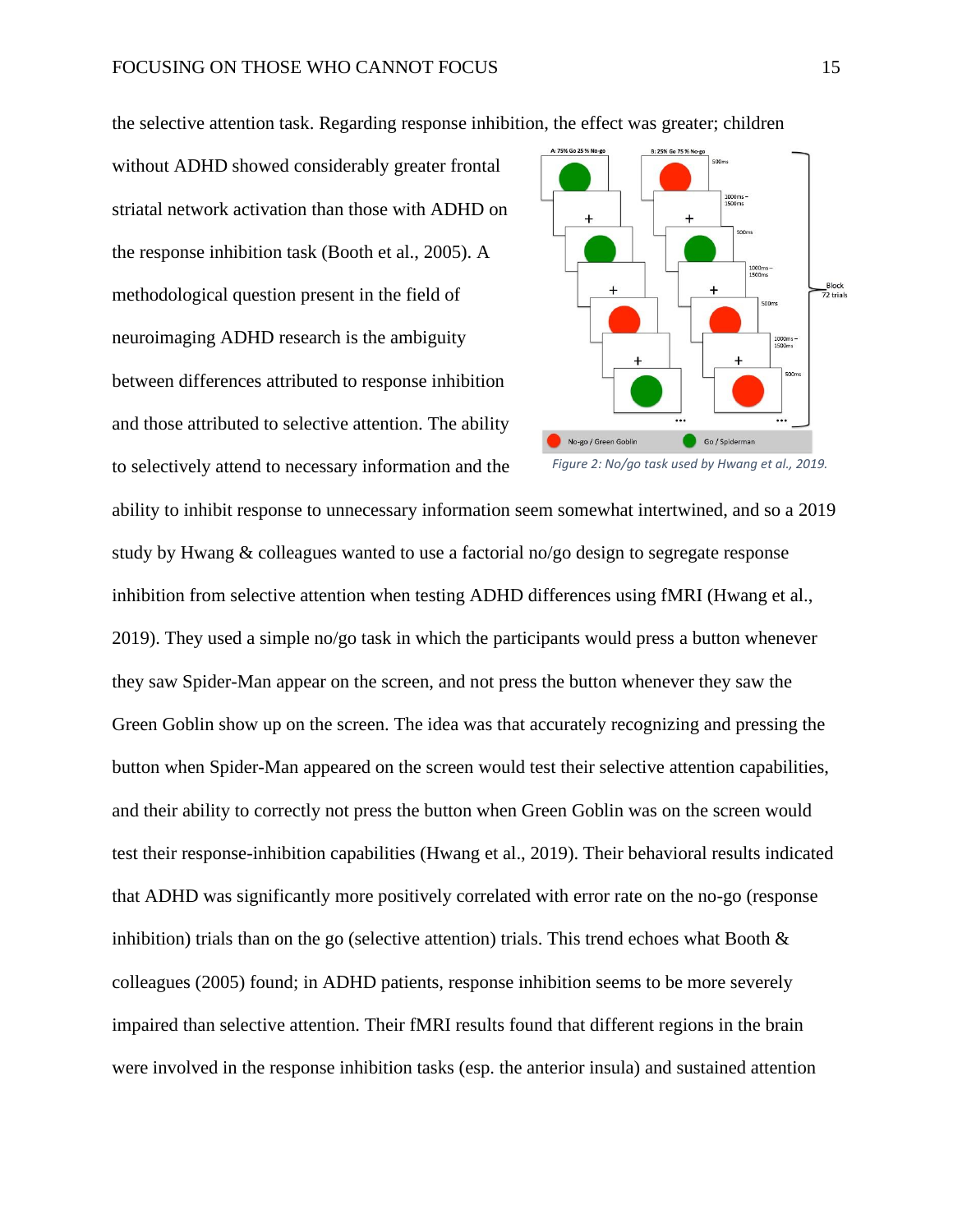tasks (esp. the superior frontal cortex) (Hwang et al., 2019). They also found that ADHD diagnosis showed a negative linear relationship with BOLD responses in the left interior insular complex, associated with diminished ability for response inhibition. When it came to selective attention-involved brain regions, the results were somewhat mixed between groups; the relationship here was not so convincing. Based on these findings, the researchers assert that they found sufficient evidence to establish that there are two separate forms of dysfunction impairing ADHD patients (Hwang et al., 2019).

#### *Timing Differences, Impulsiveness, & Affect Regulation*

Having impaired timing functions is closely associated with impulsiveness, a poorly timed, impatient response pattern in which an individual weighs the passing of time as being worse than the consequences for doing so, showing poor temporal foresight (Rubia et al., 2009a; cited by Hart et al., 2012). A meta-analysis of fMRI studies on timing deficits in ADHD found that, relative to control (non-ADHD) populations, ADHD patients had reduced activation in many brain areas typically involved in timing (Hart et al., 2012). In one such study covered in this meta-analysis, a freely timed visual signal sequencing task was used alongside fMRI to find that ADHD children had lower parietal activation levels than those without ADHD (Mostovsky et al., 2006). Two studies using delay tasks of second intervals measuring supra-second sensorimotor anticipation showed reduced activation in the caudate, which is involved in sensorimotor anticipation (Wiener et al., 2010a; cited by Hart et al., 2012), and in the anterior cingulate cortex (Rubia et al., 1999; cited by Hart et al., 2012) in the brains of children with ADHD compared to those without ADHD. Reduced activation of the anterior cingulate cortex, a brain region responsible for mediating cognitive influences on emotion (Stevens et al., 2011), could point towards ADHD individuals having reduced ability to regulate affect, also possible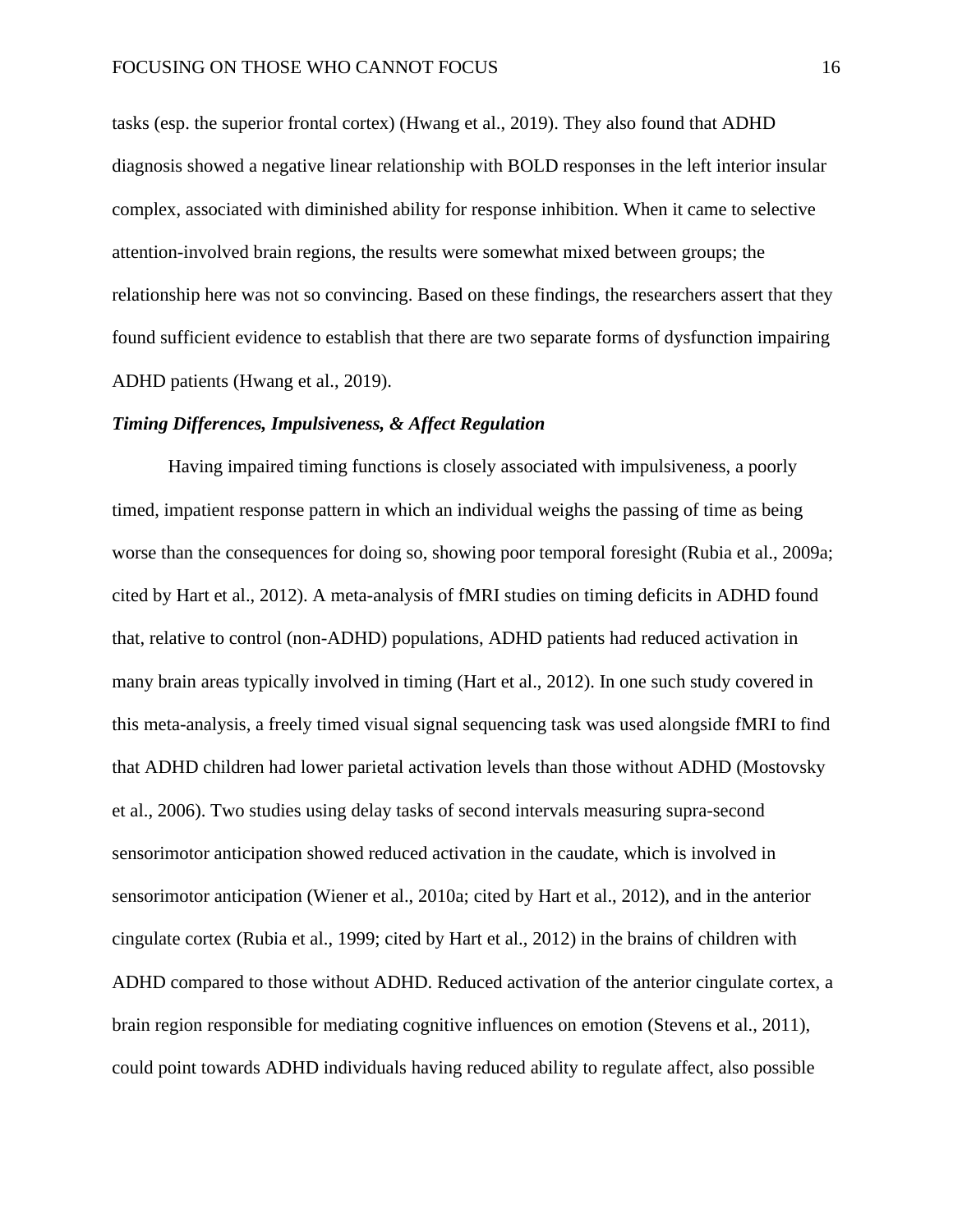leading to increased impulsiveness. Hart et al., 2012 also found that ADHD patients had consistently higher levels of activation in the precuneus and posterior cingulate cortex (Hart et al., 2012). The posterior cingulate cortex is involved in the brain's default mode network (DMN), and the precuneus is involved with a great many things, among them self-referential memory and thought. ADHD patients having higher activation in these areas could mean that the ADHD brain easily slips into a state of getting "caught up in" (Brewer et al., 2013) one's own mental state or memories, and has a more difficult time deactivating these kinds of thoughts (Hart et al., 2012).

## *Working Memory Differences*

Working memory, formerly known as short-term memory, is the stage of memory occurring between sensory perception and long-term memory. According to the Multicomponent Working Memory Model, the overarching umbrella of 'working memory' is comprised of four subcomponents: the phonological loop, the visuospatial sketchpad, the central executive, and the episodic buffer (Chai et al., 2018). With ADHD greatly hindering central executive capabilities, it makes sense that working memory capacity would be lower for those with the diagnosis. However, in one 2013 study by Ko and colleagues, the researchers wanted to see how phonological and visuospatial working memory differs between ADHD and non-ADHD populations (Ko et al., 2013). To activate the brain regions responsible for these processes, they used an *N*-back task, a widely used short-term recollection task used to assess working memory. The *N-*back task involves the serial presentation of a stimulus such as a shape spaced several seconds apart. The participant must decide whether the stimulus being shown matches the one displayed *n* trials ago, where *n* is a variable number (Au et al., 2015). To trigger the phonological loop, participants were asked to mentally read all shown numbers in the task. The act of verbally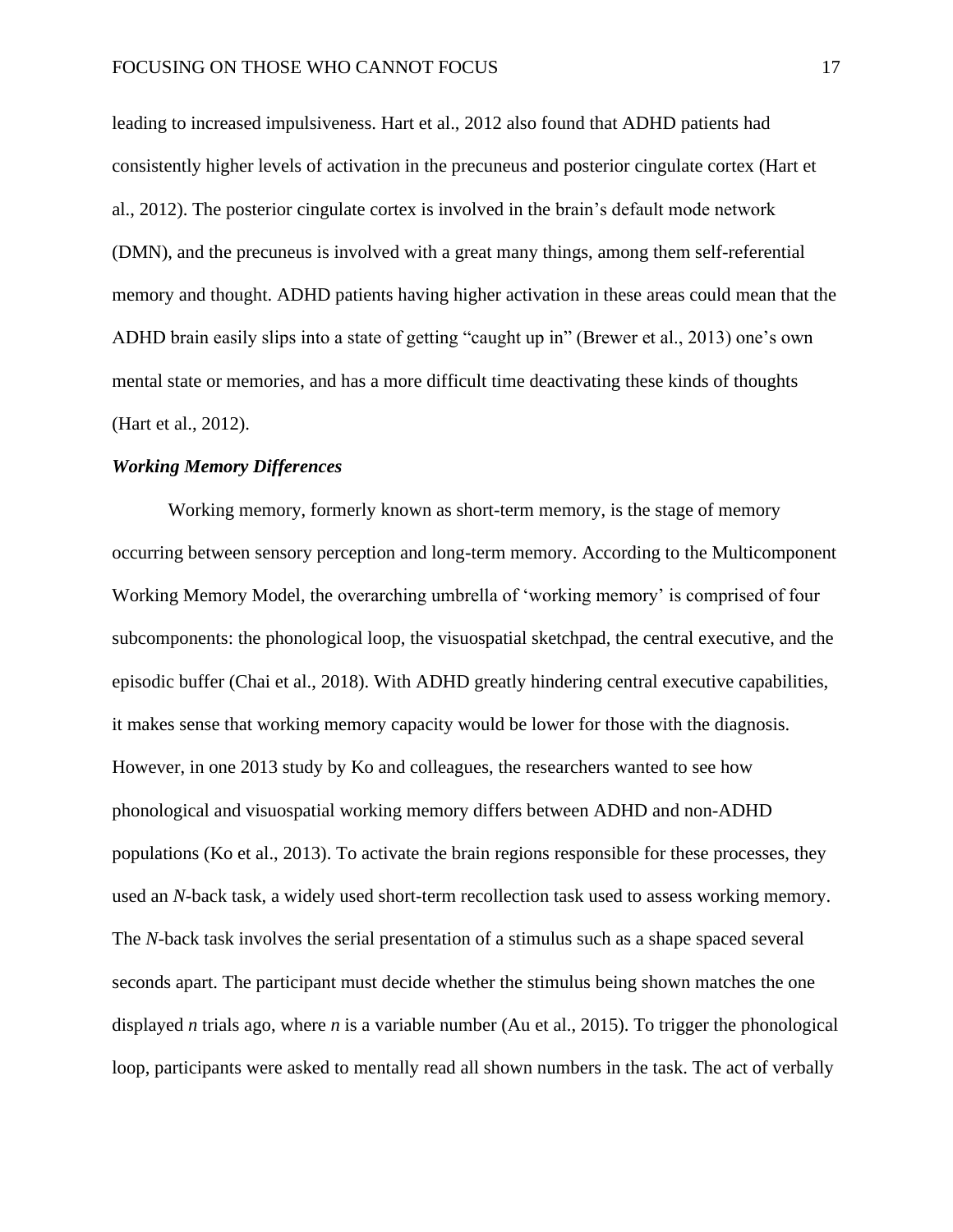

*Figure 3: Depiction of the typical N-back task (Sweet, 2011).*

imagining the name of the number being shown is thought to activate the phonological loop. To activate the visuospatial sketchpad, participants were shown several stimuli located on the vertices of a hexagon; the ability to remember which vertex a target appeared on was integral to performing well on the task. Between this and the fact that the targets themselves were difficult to distinguish, the participants' visual working memory capabilities were being put to the test. Using fMRI, they demonstrated that both groups exhibited similar brain activation in areas responsible for both phonological and visuospatial working memory (areas including the bilateral precuneus, inferior parietal lobe, DLPFC, SMS/pre-SMA, caudate, and inferior frontal lobe/insula) during the easier 2-back task, with the ADHD group having higher activation intensity (Ko et al., 2013). When it came to the harder 3-back task, however, the control group exhibited significantly increased activation over the bilateral DLPFC, and right SMA, insula, and anterior cingulate, while the ADHD group exhibited increased brain activation significantly over the right DLPFC, but reduced activation for the left precuneus, SMA, and insula/inferior frontal lobe (Ko et al., 2013). They interpreted this to mean that ADHD adults spend more mental energy trying to focus on simpler phonological working memory tasks, while brain activation of the left frontal parietal network is impaired when it comes to more difficult working memory tasks (Ko et al., 2013). A similar study was already run by Silk & colleagues in 2008, in which working memory deficits in ADHD were assessed using Raven's progressive matrices (RPM) task (Raven, 1989) and functional fMRI. Raven's progressive matrices task was selected because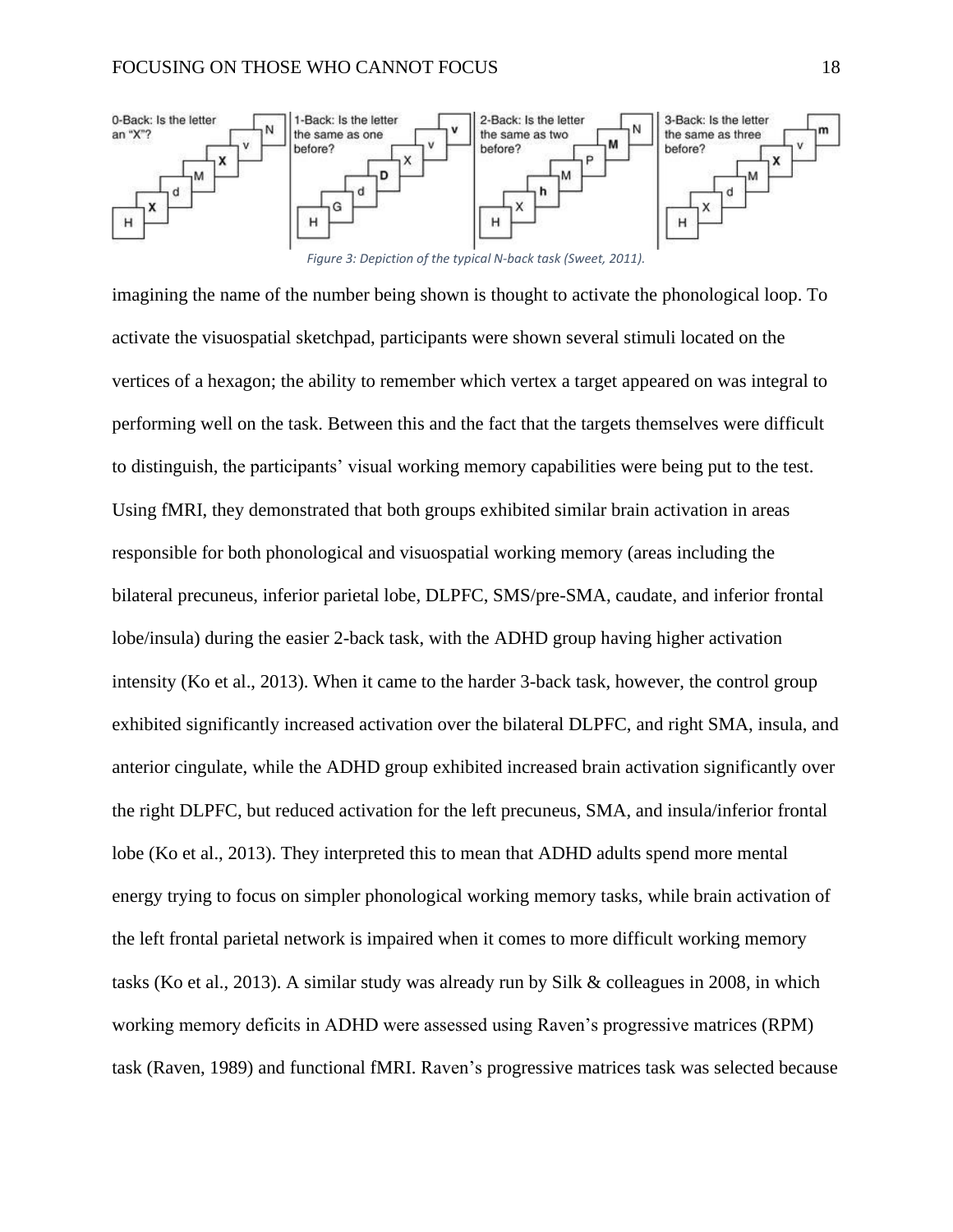## FOCUSING ON THOSE WHO CANNOT FOCUS 19

it heavily involves visuospatial processing and problem solving and engages the prefrontal cortex, as demonstrated by some recent neuroimaging studies (Christoff et al. 2001; Prabhakaran et al. 1997; cited by Silk et al., 2008). Trials involved a diagrammatic puzzle displaying changes

in the horizontal and vertical directions. As shown in Figure 4, participants would have to use trends in the diagram above and select 'what's missing' from options below. In addition to the

dysfunctions in the frontal parietal lobe that would



*Figure 4: Raven's Progressive Matrices task used in Silk et al., 2008.*

later be found in the Ko 2013 study, they found lowered activation in the lateral prefrontal, temporal, striatum, and posterior parietal regions of the brain (Silk et al., 2008). According to the authors, their findings support the existence of a widespread 'functional network' that may be fundamental for visuo-spatial information processing and relational reasoning, and that this network is not activated as broadly in ADHD brain than in non-ADHD ones (Silk et al., 2008).

## *Genetic Factors*

A 2011 study by Braet & colleagues wanted to investigate how dopaminergic genetic variation affects executive functioning. Executive functioning or control refers to the capacity of the brain, specifically the prefrontal cortex, to exert top-down control on the operations necessary to do what needs to be done. The researchers in this study argue that the DAT1 genotype has a significant statistical interaction with ADHD diagnosis. They used a SART (Sustained Attention to Response Task) in this study, a task designed to measure inhibitory function and sustained attention, two factors thought to play a role in executive functioning.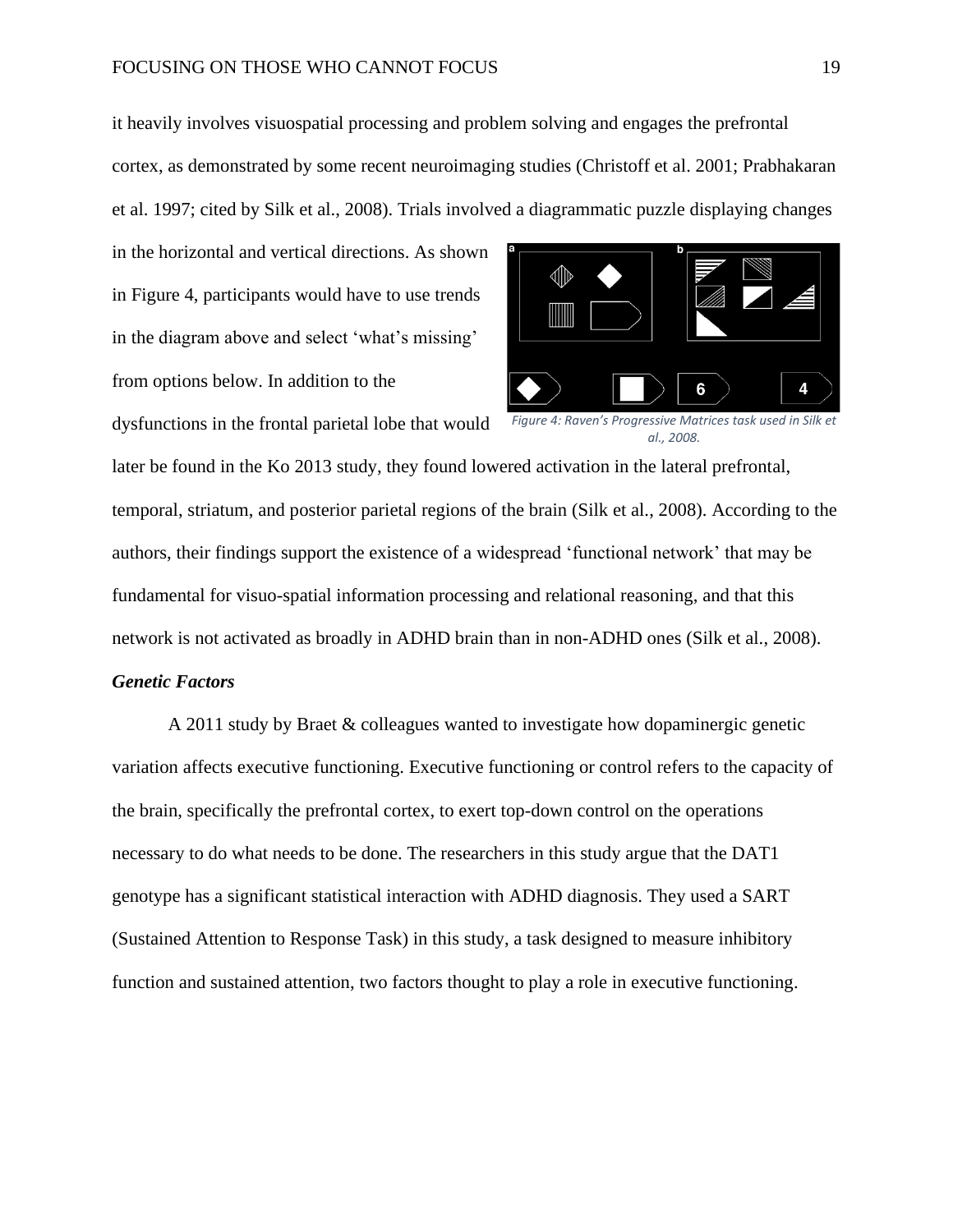## FOCUSING ON THOSE WHO CANNOT FOCUS 20

While the participants were taking the SART, their brains were being analyzed by fMRI equipment to determine which parts of the brain were being used in taking the SART. They found that in the left superior frontal gyrus, the anterior cingulate cortex (ACC), left cingulate gyrus, left caudate, right supramarginal gyrus,





right precuneus, right cuneus, and right middle occipital gyrus, genotype interacted with diagnosis (Braet et al., 2011). In these areas of the brain, individuals with ADHD had significant differences in neural activation between the DAT1 and non-DAT1 genotype groups, while individuals without ADHD did not have significant activation differences between DAT1 and non-DAT1 groups. They support this argument by displaying fMRI results and the various tests they ran on these scans. While we do not have a complete understanding of why this interaction occurs, their data supports the growing body of evidence suggesting that ADHD is affected by significant genetic factors.

#### **Discussion**

What makes ADHD brains different from non-ADHD brains? As we have reviewed, many things do. The ventral striatum activates differently in ADHD brains, which hinders reward-processing ability. This contributes to the characteristic impulsiveness of people with ADHD, as well as to the tendency to get distracted easily. If you are supposed to be working on a major assignment that will greatly impact your grade in a class, but your friend invites you to play video games with him, your brain should ideally do a quick reward-calculus: Do you work on your assignment and ensure that you do not fail the class, or play video games and have fun for a few hours? One of these clearly has a much greater reward than the other. However, to the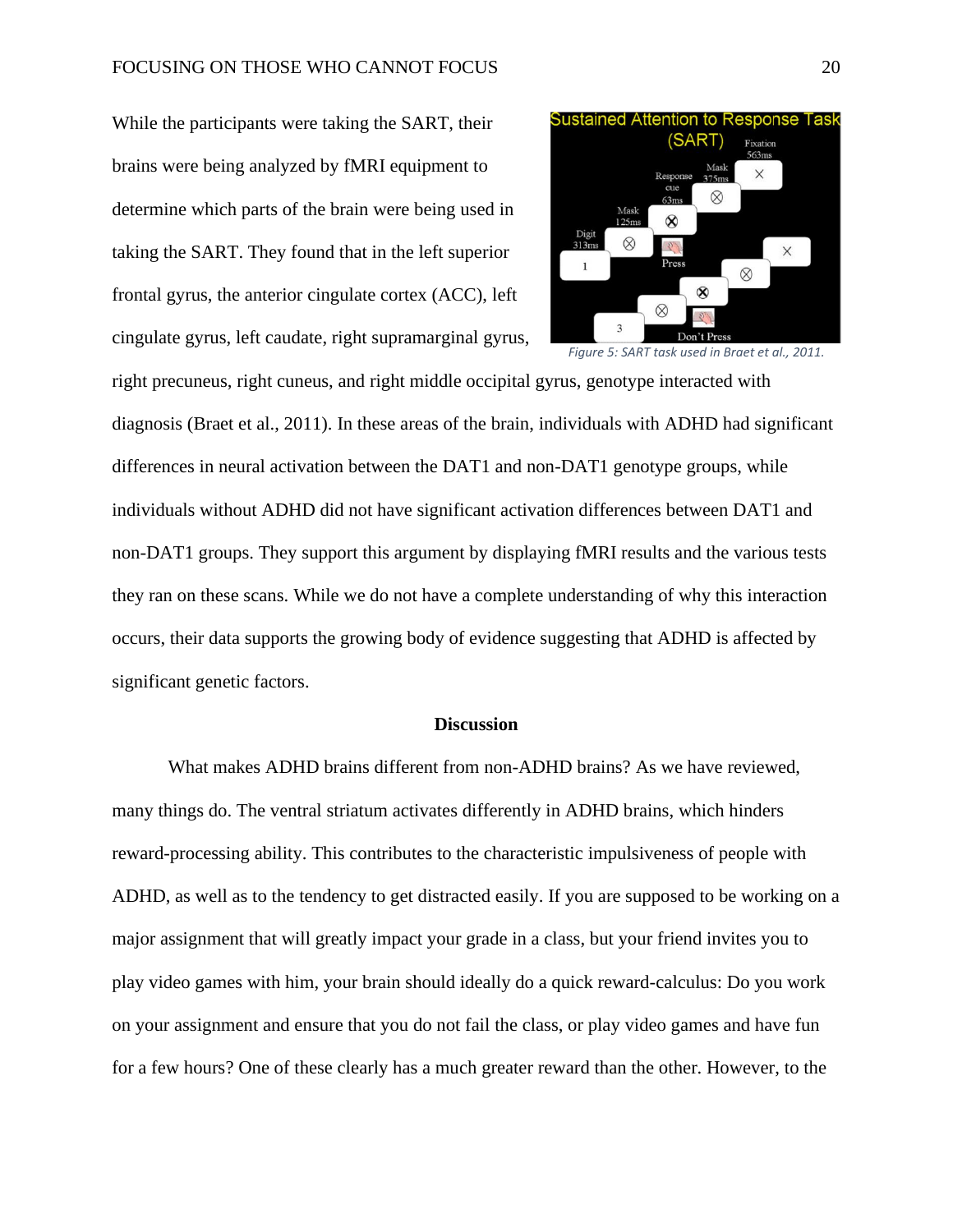ADHD mind, this becomes very unclear. Consider the immediate hedonistic value of each option: do work (not fun) or play video games (fun). In the mind of someone who is hardly able to take long-term rewards into consideration, suddenly the second option becomes much more appealing than the first. This phenomenon is referred to as 'temporal reward discounting', in which the subjective value of a reward decreases the longer one must wait for it (Critchfield  $\&$ Kollins, 2001, cited by Scheres et al., 2008). Humans are constantly trying to make decisions like this, and ADHD people are constantly having a harder time picking the correct option. This does not mean that they are incapable of doing so, but the extra difficulty associated with making decisions like this have been shown to adversely affect the educational outcomes of young people with ADHD. A 2013 study comparing the educational outcomes of young adults with and without ADHD found that individuals with ADHD are 3 times less likely to hold undergraduate degrees and 90 times less likely to hold graduate degrees than non-ADHD individuals (Kuriyan et al., 2013). This almost certainly happens because schools fail to engage these highly distractible people enough to make them want to pursue higher levels of education. The reason why this is a problem seems obvious: If ADHD people are dramatically underrepresented in higher education, they are earning less money on average than non-ADHD people, all because processes in their brain do not work as well as they do, something entirely out of their control. As mentioned before, they can still choose to focus on school, but it will be more difficult for them.

On another note, the findings of Hart  $&$  colleagues (2012) regarding affect impulsiveness, affect regulation, and the default mode network subjectively make a lot of sense to me as someone with ADHD. As discussed earlier, the higher levels of activation in the precuneus and posterior cingulate cortex could possibly indicate problems with the brain's default mode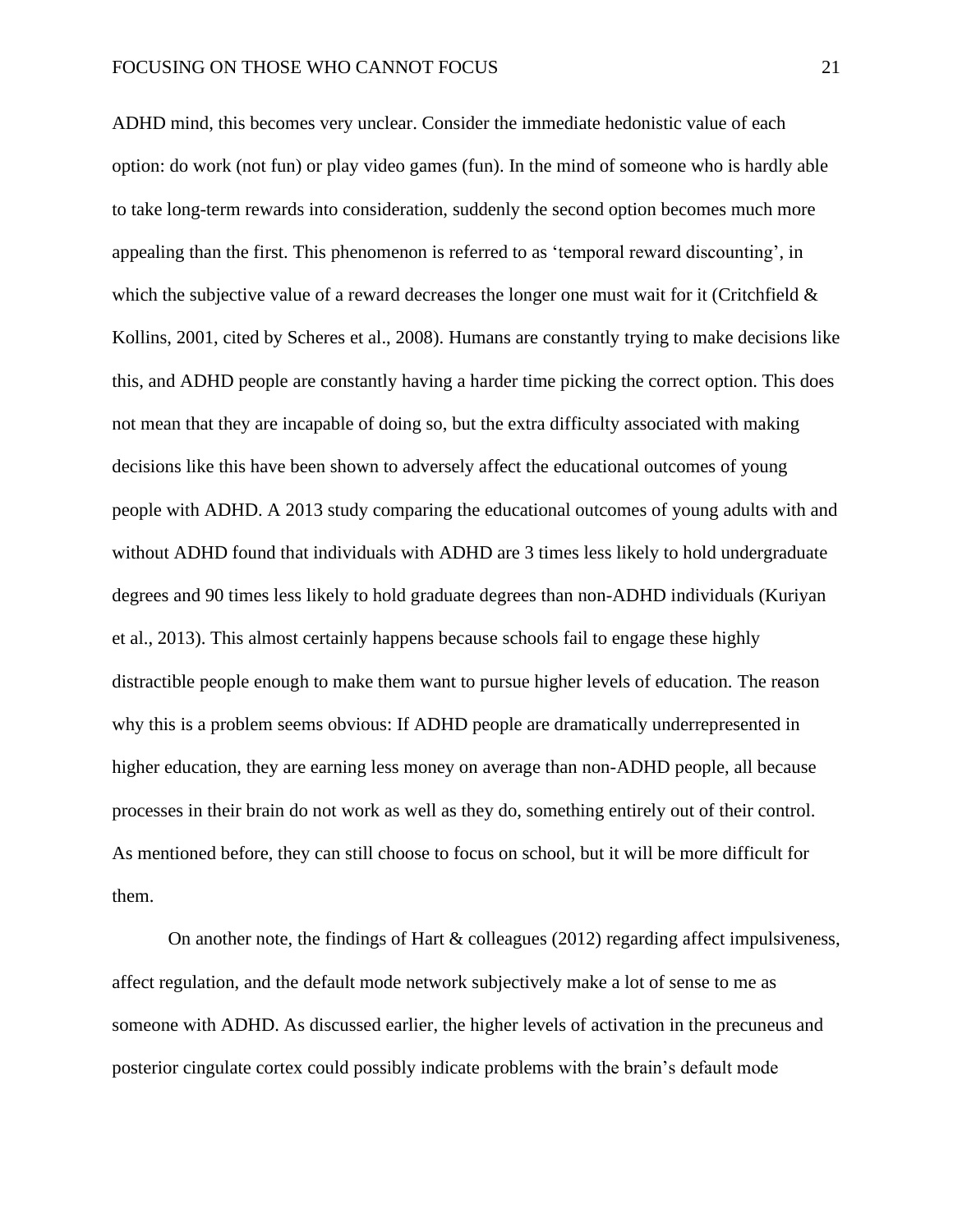network in ADHD brains, problems involving impulsively slipping into a prolonged period of self-reflection that is in no way relevant to the task at hand and is usually detrimental to one's long-term goals. Until I read these articles (Hart et al., 2012; Brewer et al., 2013), I had no idea how precisely the scientific findings on ADHD could explain problems that I struggle with every single day. Take this scenario: I have been preparing for a crucial exam that is only hours away, an exam that will determine the grade I get in a class, a grade that could very well impact my chances of getting into college, or getting into grad school, or winning a scholarship, or any number of things. In this scenario, a song in my music rotation could start playing, a song that takes me back to a certain part of my life, and immediately I am struck with the desire to compile a playlist of my favorite songs from that period in my life. This impulse wipes away all urgency towards the impending deadline, and suddenly I am spending hours on end engaging in a selfreflective activity that is nowhere near as important as the thing I *should* be doing. My brain is not doing a very good job of regulating the emotional affect of these songs, it fails to prioritize the more essential task looming ahead of me (it is farther away than the task of compiling a playlist of songs to bring me back to days long gone), and in doing so, thanks to my hyperactive default mode network, I get trapped in a what feels like a 'prison in my own mind,' too caught up in self-referential thoughts to do anything productive at all. This is the type of everyday struggle that compelled me to write this thesis in the first place. I would imagine that other people with ADHD experience these kinds of struggles as well. To the reader still unsure about whether attention deficit hyperactivity disorder is simply 'kids being lazy:' I implore you to consider all the research I have compiled and synthesized in this thesis and realize that this is most certainly not the case.

## *Limitations & Strengths of This Study*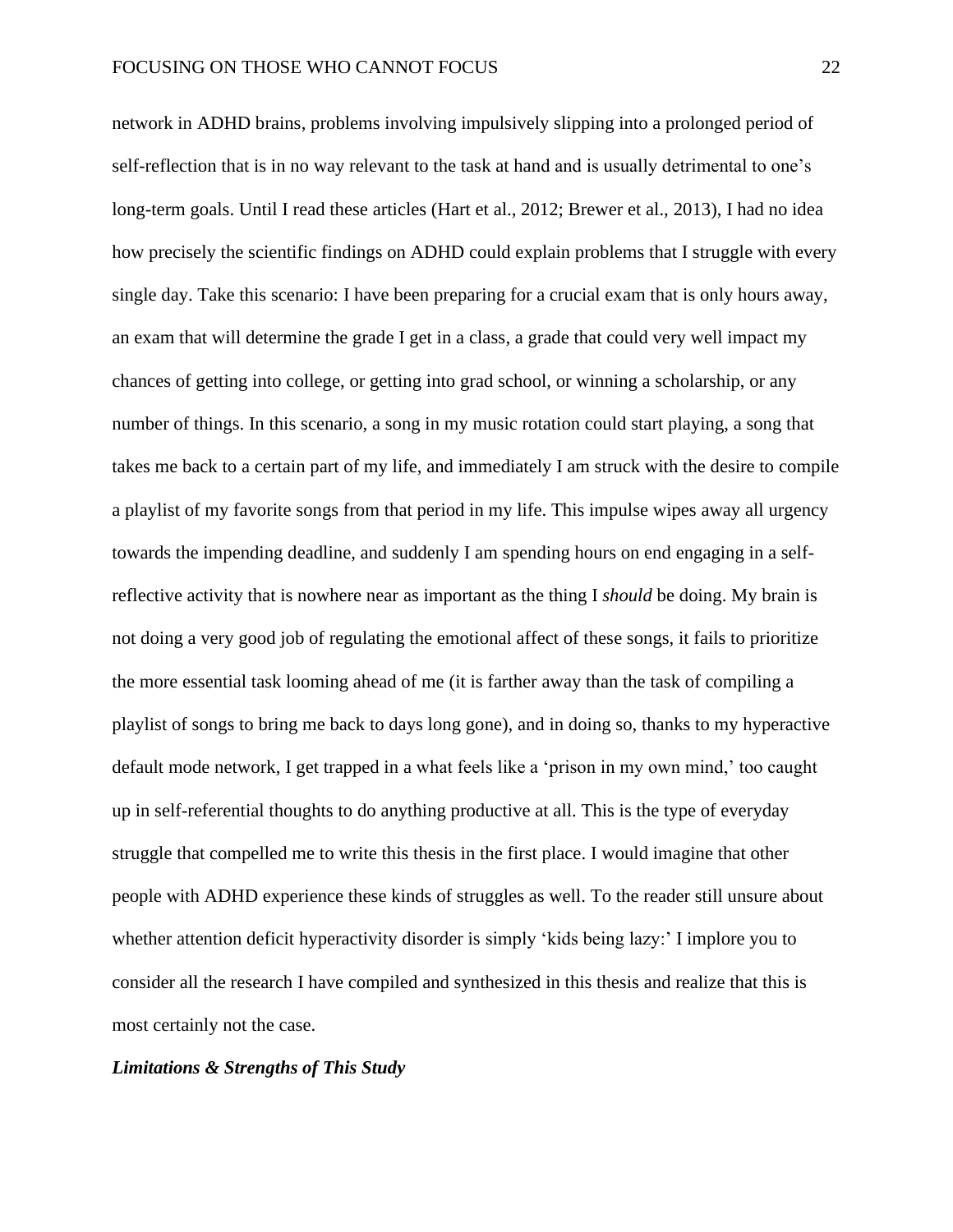The greatest strength of this thesis is its unique synthesis of the ways ADHD was viewed throughout history and a systematic meta-review of the recent and current research in the field. While this study does not provide new primary data to the field of ADHD research, it does provide a historical look at the ways the disorder now known as ADHD has been treated since it was first approached scientifically. It also looks at how modern neuroimaging and genetic techniques have provided numerous neurological and biological bases to a disorder previously thought to be rooted in character or will. Furthermore, unlike most ADHD studies, this one was written by someone with an intimate understanding of what it is like to experience the struggles associated with the disorder. This makes it easier to connect the dots between various mental processes impacted by neurological deficiencies.

#### **Conclusion**

ADHD is not a matter of character. It is not a defect of moral quality, nor is it rooted in personality. Every so often, a talking head gets on TV; publishes a book asserting that ADHD is a myth, and far too many people believe what they people say. A 2019 survey found that 70% of Americans believe that ADHD is over-diagnosed, with 78% believing that ADHD is more common today that it was twenty years ago (in 1999) (MerckManuals.com, 2019). As discussed earlier in this paper, it has not yet been twenty years since the scientific view of ADD was fully replaced by ADHD and its different subtypes, so of course it is more common than it was twenty years ago. Furthermore, 58% of Americans believe that this is caused by increased use of technology, with this percentage increasing among older generations (MerckManuals.com, 2019). This argument is most likely rooted in ignorance of the topic, choosing to employ 1840s 'Zappelphilipp'-era character judgement to a disorder that has been empirically measured to involve neural activation differences in myriad brain regions.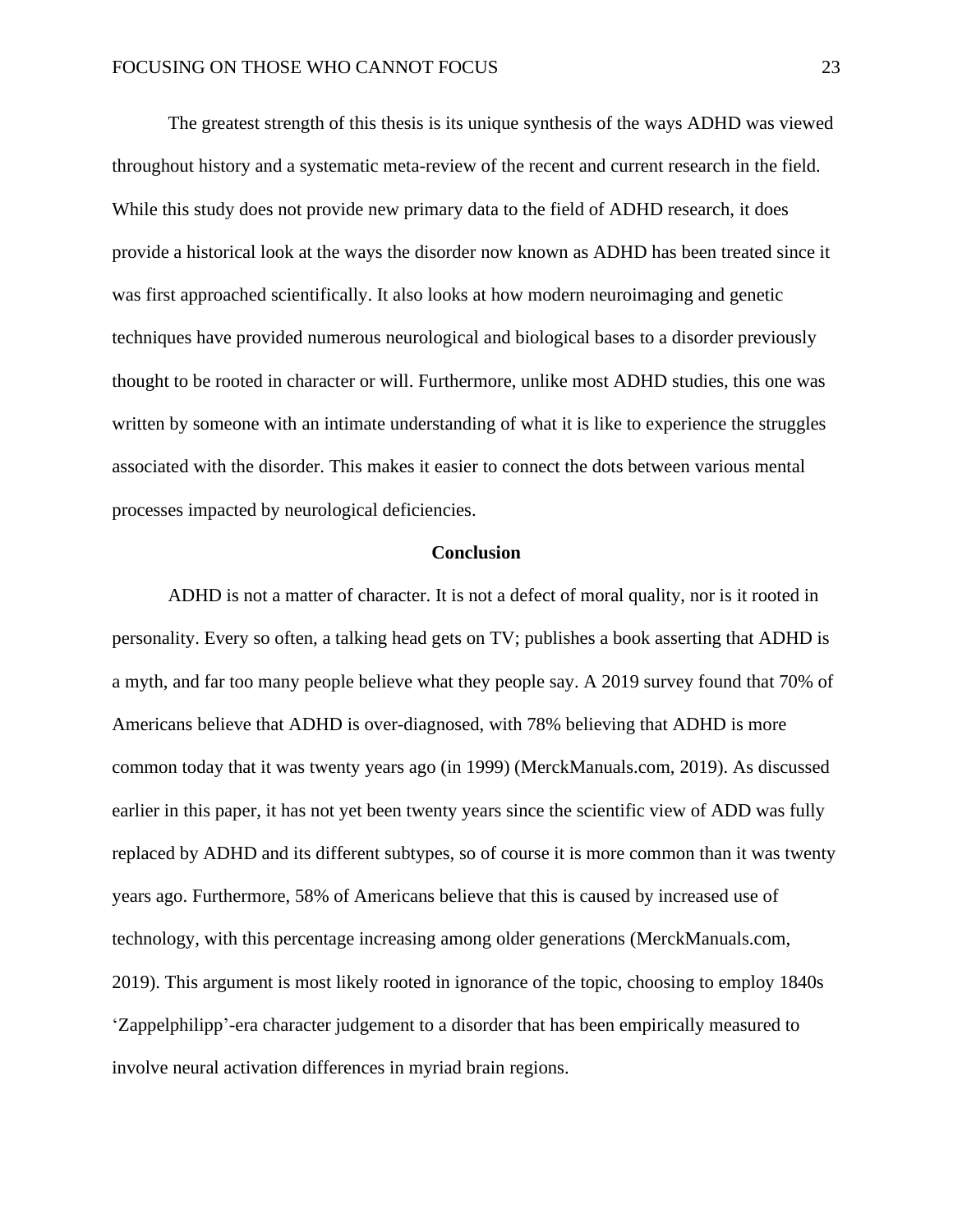Understanding the historical context of ADHD research is important because it helps people realize that it is not something that was invented in the 1990s to justify kids wanting to play video games. In 1798, Crichton knew that there was a biological basis for this disorder. What we now know of as ADHD has been known to the scientific world for over three hundred years, and even though researchers in the past might have been further from the truth than we are now, it grounds the disorder in a legacy of scientific development. To this end, I have composed a unique synthesis of the history of the understanding of the diagnosis and the modern-day neuroimaging work being done to discover more about the neurological underpinnings of ADHD.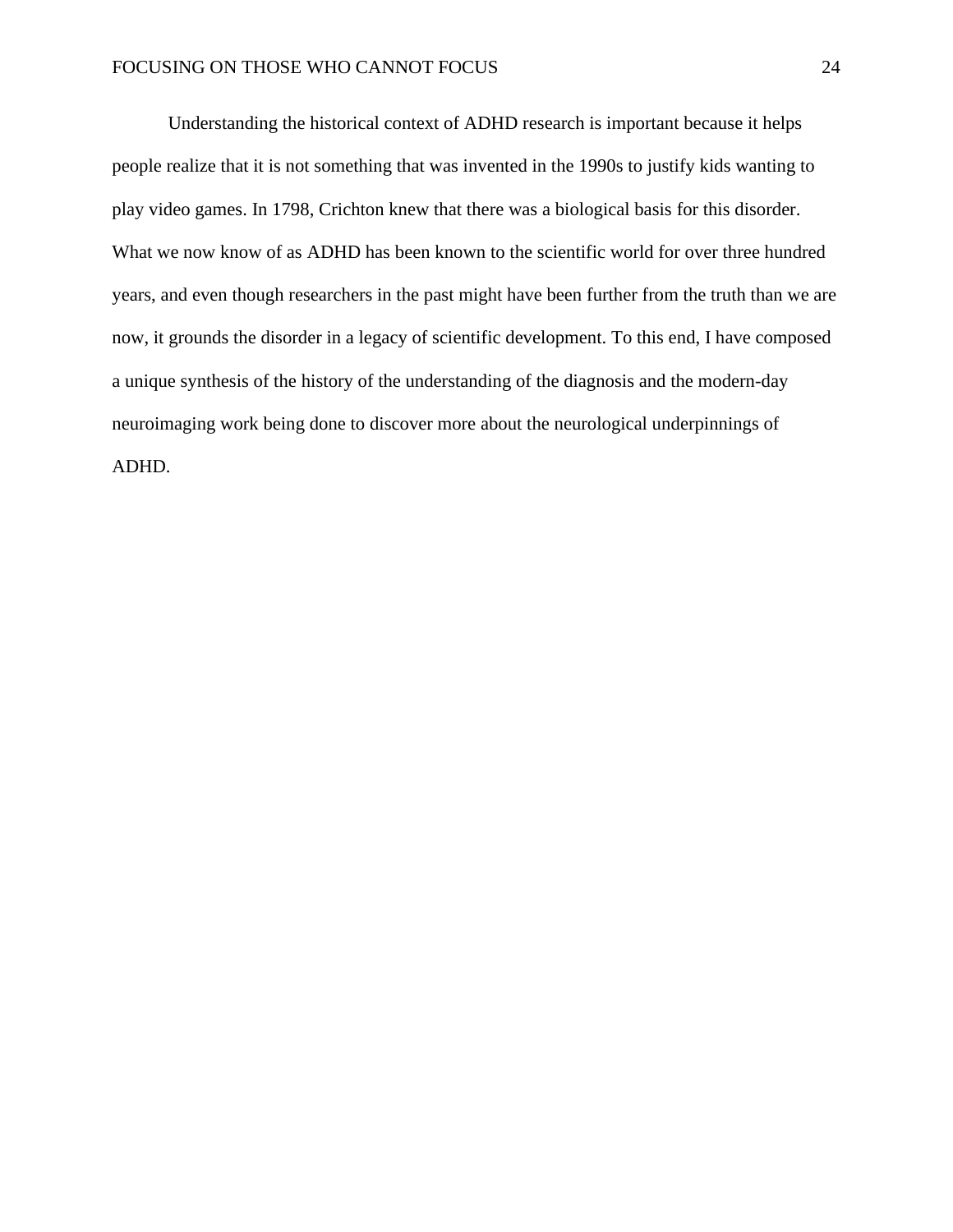## **Bibliography**

- Akdeniz, G. (2017). Complexity Analysis of Resting-State fMRI in Adult Patients with Attention Deficit Hyperactivity Disorder: Brain Entropy. *Computational Intelligence and Neuroscience*, *2017*, 3091815.<https://doi-org.lib-e2.lib.ttu.edu/10.1155/2017/3091815>
- American Psychiatric Association. (2013). Anxiety Disorders*.* In *Diagnostic and statistical manual of mental disorders* (5th ed.).
- Au, J., Buschkuehl, M., Duncan, G.J. (2015). There is no convincing evidence that working memory training is NOT effective: A reply to Melby-Lervåg and Hulme (2015). *Psychonomic Bulletin & Review, 23,* 331–337 (2016). [https://doi.org/10.3758/s13423-](https://doi.org/10.3758/s13423-015-0967-4) [015-0967-4](https://doi.org/10.3758/s13423-015-0967-4)
- Barkley R. A. (2006b). The relevance of the Still lectures to attention-deficit/hyperactivity disorder: a commentary*. Journal of Attention Disorders, 10,* 137–140. <https://doi.org/10.1177/1087054706288111>
- Booth, J. R., Burman, D. D., Meyer, J. R., Lei, Z., Trommer, B. L., Davenport, N. D., Li, W., Parrish, T. B., Gitelman, D. R., & Mesulam, M. M. (2005). Larger Deficits in Brain Networks for Response Inhibition than for Visual Selective Attention in Attention Deficit Hyperactivity Disorder (ADHD). *Journal of Child Psychology and Psychiatry*, *46*(1), 94– 111.<https://doi.org/10.1111/j.1469-7610.2004.00337.x>
- Braet, W., Johnson, K. A., Tobin, C. T., Acheson, R., McDonnell, C., Hawi, Z., Barry, E., Mulligan, A., Gill, M., Bellgrove, M. A., Robertson, I. H., & Garavan, H. (2011). fMRI Activation during Response Inhibition and Error Processing: The Role of the DAT1 Gene in Typically Developing Adolescents and Those Diagnosed with ADHD.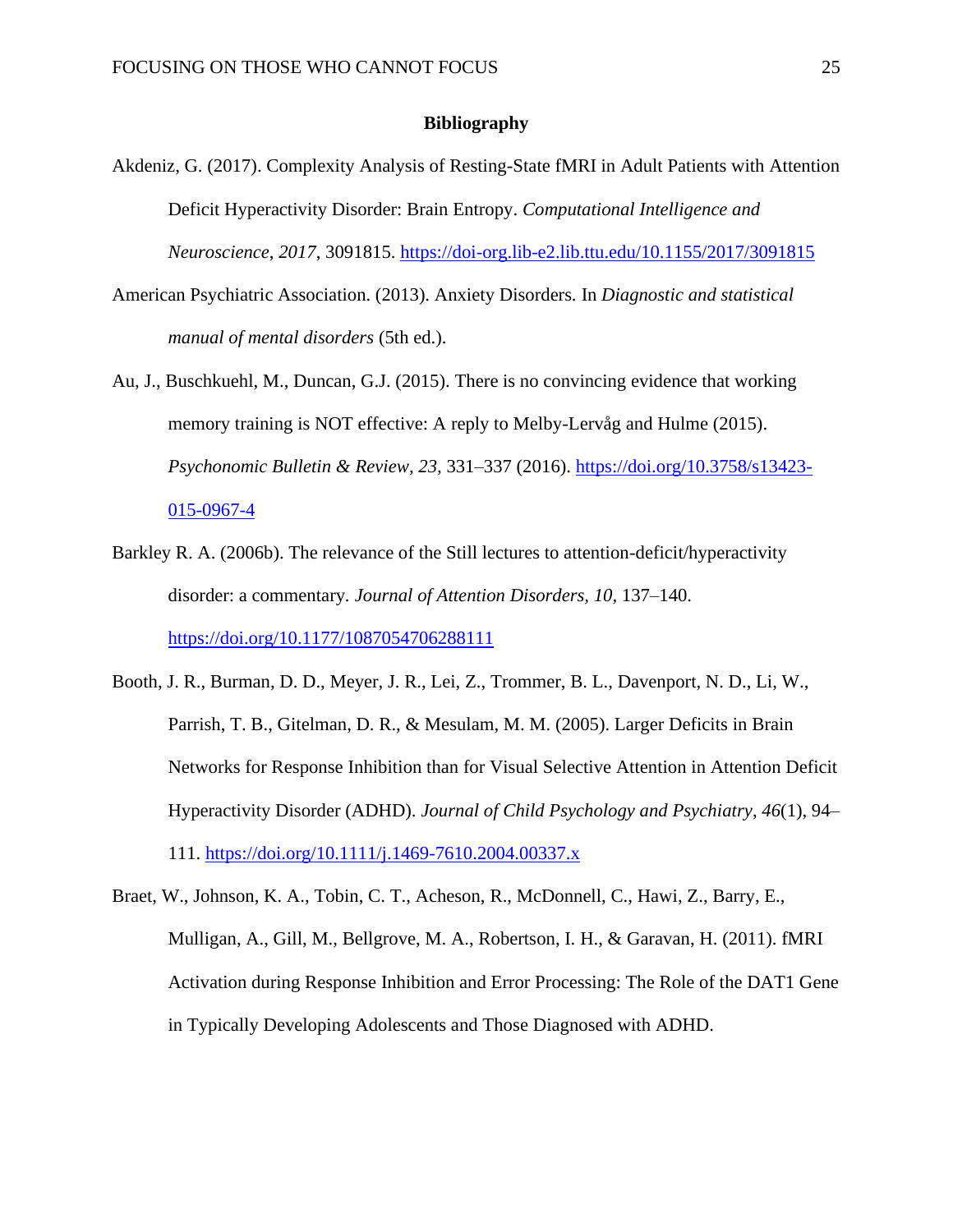*Neuropsychologia*, *49*(7), 1641–1650.

<https://doi.org/10.1016/j.neuropsychologia.2011.01.001>

- Brewer, J. A., Garrison, K. A., & Whitfield-Gabrieli, S. (2013). What about the "self" is processed in the posterior cingulate cortex? *Front. Hum. Neurosci.,* 02 October 2013. <https://doi.org/10.3389/fnhum.2013.00647>
- Chai, W. J., Hamid, A. I. A., & Abdullah, J. M. (2018). Working Memory From the Psychological and Neurosciences Perspectives: A Review. *Frontiers in Psychology.*  <https://doi.org/10.3389/fpsyg.2018.00401>
- Christoff, K., Prabhakaran, V., Dorfman, J., Zhao, Z., Kroger, J. K., Holyoak, K. J., et al. (2001). Rostrolateral prefrontal cortex involvement in relational integration during reasoning. *Neuroimage*, *14*(5), 1136–1149. [https://doi-org.lib-](https://doi-org.lib-e2.lib.ttu.edu/10.1006/nimg.2001.0922)

[e2.lib.ttu.edu/10.1006/nimg.2001.0922](https://doi-org.lib-e2.lib.ttu.edu/10.1006/nimg.2001.0922)

Clements, S. D., Peters, J. E. (1962). Minimal brain dysfunctions in the school-age child. Diagnosis and treatment. Ar.ch Gen Psychiatry 6:185–197.

<https://doi.org/10.1001/archpsyc.1962.01710210001001>

- Conners, C. K. (2000). Attention-deficit/hyperactivity disorder: historical development and overview. J Atten Disord 3:173–191.<https://dx.doi.org/10.1007%2Fs12402-010-0045-8>
- Crichton, A. (1798, republished 2008). An inquiry into the nature and origin of mental derangement: comprehending a concise system of the physiology and pathology of the human mind and a history of the passions and their effects. *Journal of Attention Disorders, 12 (3).* 200-204. [10.1177/1087054708315137](https://doi-org.lib-e2.lib.ttu.edu/10.1177%2F1087054708315137)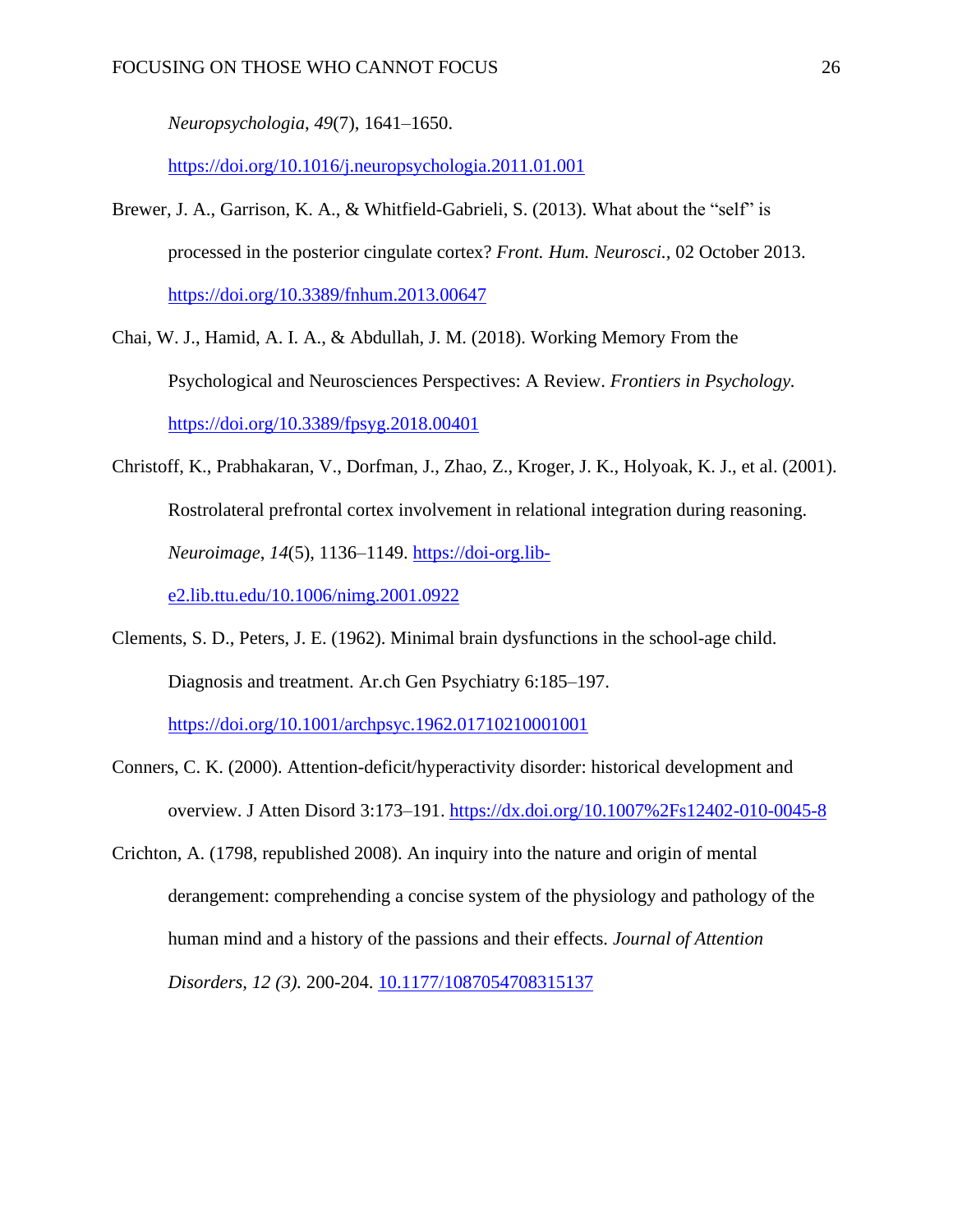- Critchfield, T.S. & Kollins, S.H. (2001), Temporal discounting: Basic research and the analysis of socially important behavior. *Journal of Applied Behavior Analysis, 34,* 101-122. <https://doi.org/10.1901/jaba.2001.34-101>
- Gross, M. D. (1995) Origin of stimulant use for treatment of attention deficit disorder [letter]. Am J Psychiatry 152:298–299.<https://doi.org/10.1176/ajp.152.2.298b>

Hart, H., Radua, J., Mataix-Cols, D., Rubia, K. (2012). Meta-analysis of fMRI studies of timing in attention-deficit hyperactivity disorder (ADHD). *Neuroscience & Biobehavioral Reviews, 36 (10),* 2248-2256.<https://doi.org/10.1016/j.neubiorev.2012.08.003>

- Hwang, S., Meffert, H., Parsley, I., Tyler, P. M., Erway, A. K., Botkin, M. L., Pope, K., & Blair, R. J. R. (2019). Segregating sustained attention from response inhibition in ADHD: An fMRI study. *NeuroImage. Clinical*, *21*, 101677. [https://doi-org.lib](https://doi-org.lib-e2.lib.ttu.edu/10.1016/j.nicl.2019.101677)[e2.lib.ttu.edu/10.1016/j.nicl.2019.101677](https://doi-org.lib-e2.lib.ttu.edu/10.1016/j.nicl.2019.101677)
- Knutson, B., Fong, G.W., Adams, C.M., Varner, J.L., & Hommer, D. (2001b). Dissociation of reward anticipation and outcome with event-related fMRI. *Neuroreport 12,* 3683–3687. <https://doi.org/10.1097/00001756-200112040-00016>
- Knutson, B., Westdorp, A., Kaiser, E., & Hommer, D. (2000). FMRI visualization of brain activity during a monetary incentive delay task. *Neuroimage, 12,* 20–27. <https://doi.org/10.1006/nimg.2000.0593>
- Ko, C.-H., Yen, J.-Y., Yen, C.-F., Chen, C.-S., Lin, W.-C., Wang, P.-W., & Liu, G.-C. (2013). Brain activation deficit in increased-load working memory tasks among adults with ADHD using fMRI. *European Archives of Psychiatry & Clinical Neuroscience, 263(7),*  561–573. [https://doi-org.lib-e2.lib.ttu.edu/10.1 007/s00406-013-0407-2](https://doi-org.lib-e2.lib.ttu.edu/10.1%20007/s00406-013-0407-2)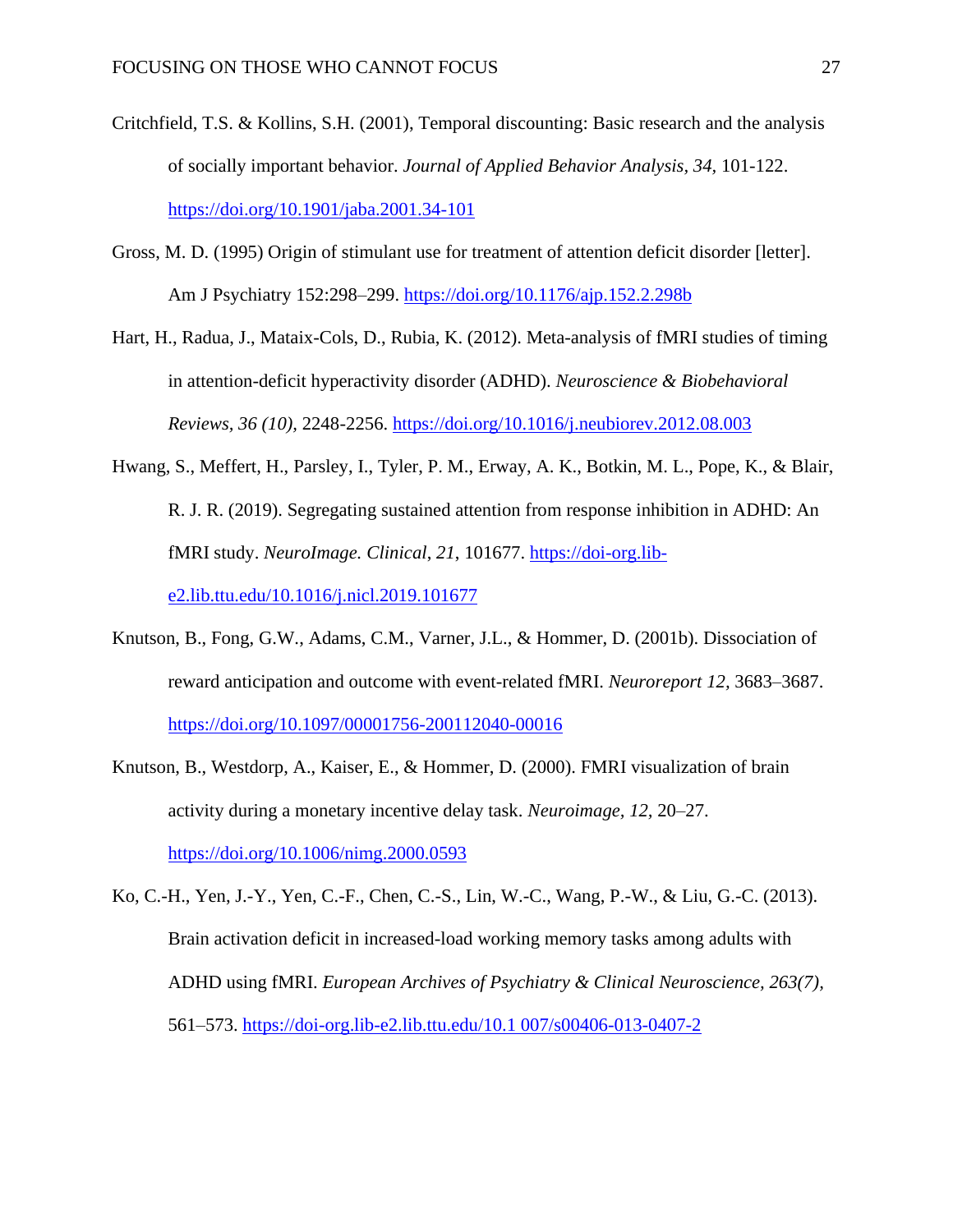- Kuriyan, A. B., Pelham, W. E., Jr, Molina, B. S., Waschbusch, D. A., Gnagy, E. M., Sibley, M. H., … Kent, K. M. (2013). Young adult educational and vocational outcomes of children diagnosed with ADHD. *Journal of Abnormal Child Psychology*, *41*(1), 27–41. <https://dx.doi.org/10.1007%2Fs10802-012-9658-z>
- Lange, K. W., Reichl, S., Lange, K. M., Tucha, L., & Tucha, O. (2010). The history of attention deficit hyperactivity disorder. *Attention deficit and hyperactivity disorders*, *2*(4), 241– 255.<https://doi.org/10.1007/s12402-010-0045-8>

MerckManuals.com. (2019, September 3). *Merck Manuals Survey Reveals 70% of Americans Think ADHD is Over-Diagnosed in Today's Culture*. Cision PR Newswire. [https://www.prnewswire.com/news-releases/merck-manuals-survey-reveals-70-of](https://www.prnewswire.com/news-releases/merck-manuals-survey-reveals-70-of-americans-think-adhd-is-over-diagnosed-in-todays-culture-300910615.html)[americans-think-adhd-is-over-diagnosed-in-todays-culture-300910615.html](https://www.prnewswire.com/news-releases/merck-manuals-survey-reveals-70-of-americans-think-adhd-is-over-diagnosed-in-todays-culture-300910615.html)

- Metin, B., Tas, Z. C., Çebi, M., Büyükaslan, A., Soysal, A., Hatıloglu, D., & Tarhan, N. (2018). Reward Processing Deficits During a Spatial Attention Task in Patients With ADHD: An fMRI Study. *Journal of Attention Disorders*, *22*(7), 694–702. [https://doi-org.lib](https://doi-org.lib-e2.lib.ttu.edu/10.1177/1087054717703188)[e2.lib.ttu.edu/10.1177/1087054717703188](https://doi-org.lib-e2.lib.ttu.edu/10.1177/1087054717703188)
- Metzger, C. D., Eckert, U., Steiner, J., Sartorius, A., Buchmann, J. E., Stadler, J., Tempelmann, C., Speck, O., Bogerts, B., Abler, B., & Walter, M. (2010). High field FMRI reveals thalamocortical integration of segregated cognitive and emotional processing in mediodorsal and intralaminar thalamic nuclei. *Frontiers in Neuroanatomy*, *4*, Article 138. <https://doi.org/10.3389/fnana.2010.00138>
- Mostofsky, S.H., Rimrodt, S.L., Schafer, J.G.B., Boyce, A., Goldberg, M.C., Pekar, J.J., & Denckla, M.B. (2006). Atypical motor and sensory cortex activation in attentiondeficit/hyperactivity disorder: a functional magnetic resonance imaging study of simple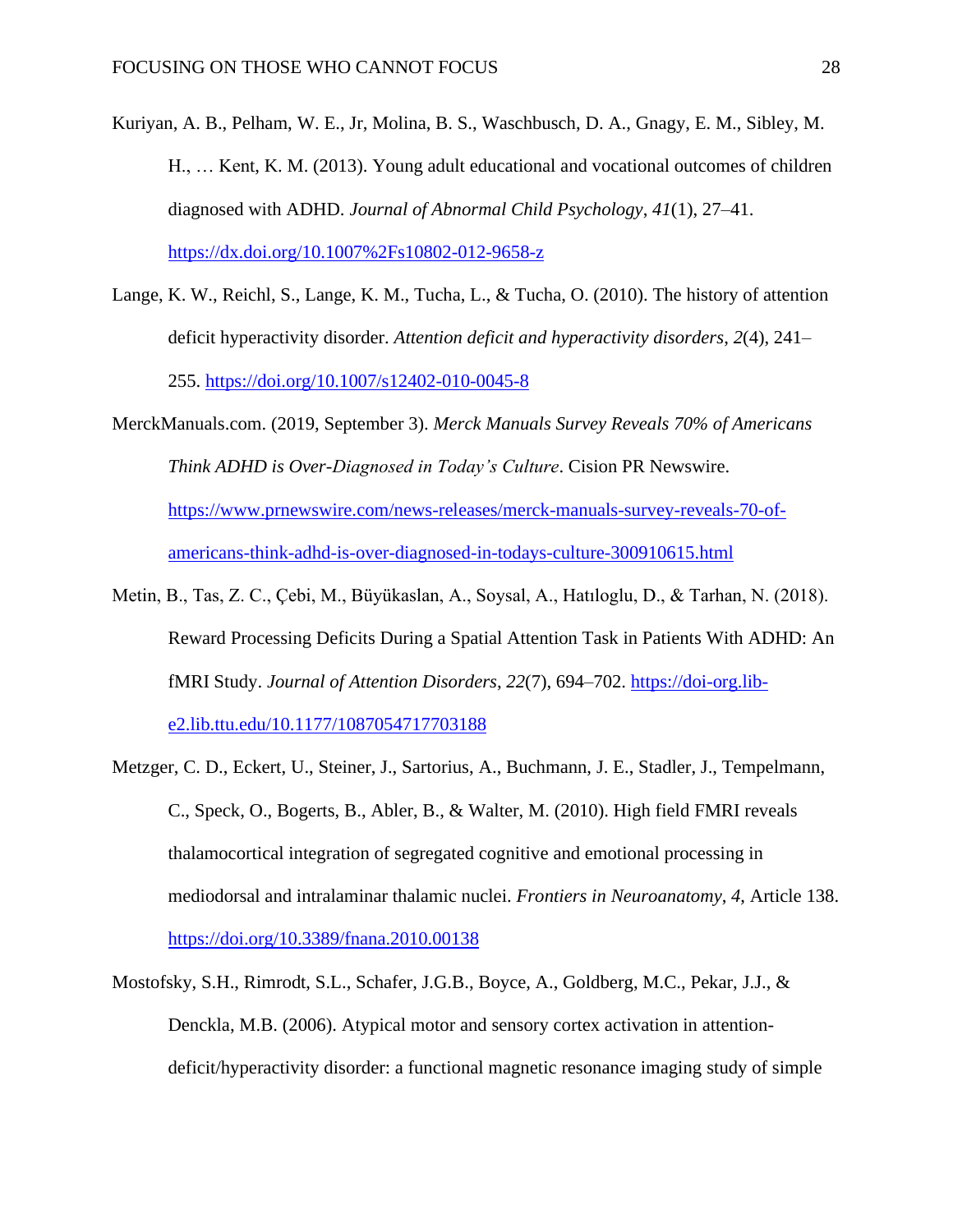sequential finger tapping. *Biological Psychiatry*, 59, 48–56.

<https://doi.org/10.1016/j.biopsych.2005.06.011>

- Palmer E, Finger S (2001) An early description of ADHD (Inattentive Subtype): Dr Alexander Crichton and `Mental Restlessness' (1798). Child Psychol Psychiatry Rev 6:66–73. <https://doi.org/10.1111/1475-3588.00324>
- Plichta, M. M., Scheres, A. (2014). Ventral–striatal responsiveness during reward anticipation in ADHD and its relation to trait impulsivity in the healthy population: A meta-analytic review of the fMRI literature. Neur*oscience & Biobehavioral Reviews, 38,* 125-134. <https://doi.org/10.1016/j.neubiorev.2013.07.012>
- Prabhakaran, V., Smith, J. A., Desmond, J. E., Glover, G. H., & Gabrieli, J. D. (1997). Neural substrates of fluid reasoning: An fMRI study of neocortical activation during performance of the Raven's Progressive Matrices Test. *Cognitive Psychology*, *33*(1), 43– 63. <https://doi-org.lib-e2.lib.ttu.edu/10.1006/cogp.1997.0659>
- Raven, J. C. (1989). *Standard progressive matrices:Sets A,B & C*. Melbourne: Australian Council for Education Research.
- Rubia, K., Halari, R., Christakou, A., & Taylor, E. (2009a). Impulsiveness as a timing disturbance: neurocognitive abnormalities in attention-deficit hyperactivity disorder during temporal processes and normalization with methylphenidate. *Philosophical Transactions of the Royal Society of London. Series B: Biological Sciences, 364*, 1919– 1931. <https://doi.org/10.1016/j.neuropsychologia.2012.09.036>
- Rubia, K., Overmeyer, S., Taylor, E., Brammer, M., Williams, S.C., Simmons, A., & Bullmore, E.T. (1999). Hypofrontality in attention deficit hyperactivity disorder during higher-order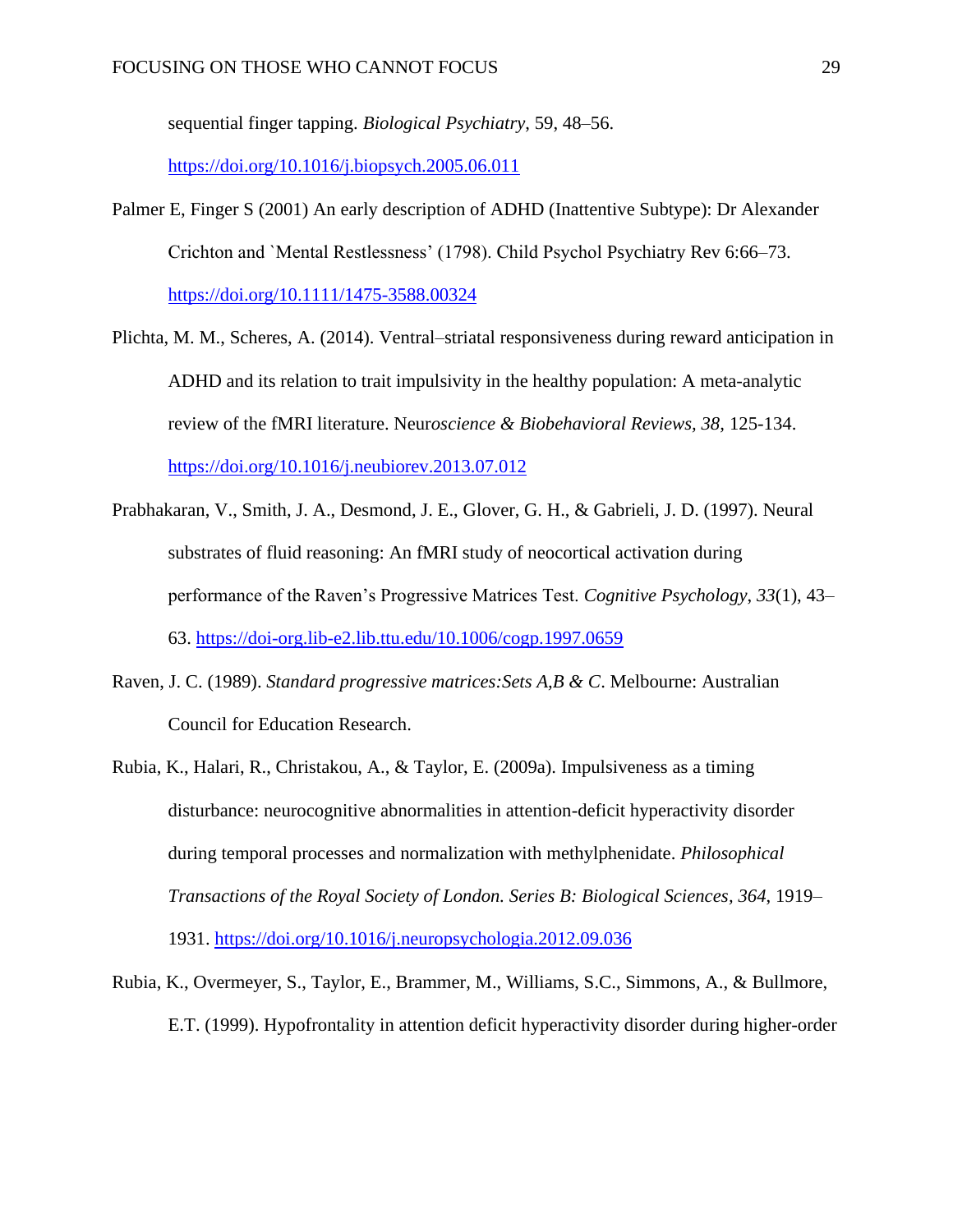motor control: a study with functional MRI. *American Journal of Psychiatry, 156,* 891– 896.

- Scheres, A., Lee, A., & Sumiya, M (2008). Temporal reward discounting and ADHD: task and symptom specific effects. *Journal of Neural Transmission, 115,* 221-226. <http://dx.doi.org/10.1007%2Fs00702-007-0813-6>
- Scheres, A., Milham, M.P., Knutson, B., & Castellanos, F.X. (2007). Ventral striatal hyporesponsiveness during reward anticipation in attention-deficit/hyperactivity disorder. *Biological Psychiatry, 61*, 720–724. <https://doi.org/10.1016/j.biopsych.2006.04.042>
- Silk, T., Vance, A., Rinehart, N., Bradshaw, J., & Cunnington, R. (2008). Dysfunction in the Fronto-Parietal Network in Attention Deficit Hyperactivity Disorder (ADHD): An fMRI Study. *Brain Imaging & Behavior*, *2*(2), 123–131. [https://doi-org.lib](https://doi-org.lib-e2.lib.ttu.edu/10.1007/s11682-008-9021-8)[e2.lib.ttu.edu/10.1007/s11682-008-9021-8](https://doi-org.lib-e2.lib.ttu.edu/10.1007/s11682-008-9021-8)
- Sokunbi, M. O., Fung, W., Sawlani, V., Choppin, S., Linden, D. E. J., Thome, J. (2013). Resting state fMRI entropy probes complexity of brain activity in adults with ADHD. *Psychiatry Research: Neuroimaging*, *214 (3)*, 341-348. [https://doi.org/10.1016/j.pscychresns.2013](https://doi.org/10.1016/j.pscychresns.2013.10.001)  [.10.001](https://doi.org/10.1016/j.pscychresns.2013.10.001)
- Stevens F. L., Hurley R. A., & Taber K. H. (2011). Anterior cingulate cortex: unique role in cognition and emotion. *Journal of Neuropsychiatry and Clinical neurosciences, 23*, 121– 125. <https://doi.org/10.1176/jnp.23.2.jnp121>
- Still, G. F. (1902). Some abnormal psychical conditions in children: the Goulstonian lectures. Lancet 1:1008–1012.<https://doi.org/10.1177%2F1087054706288114>